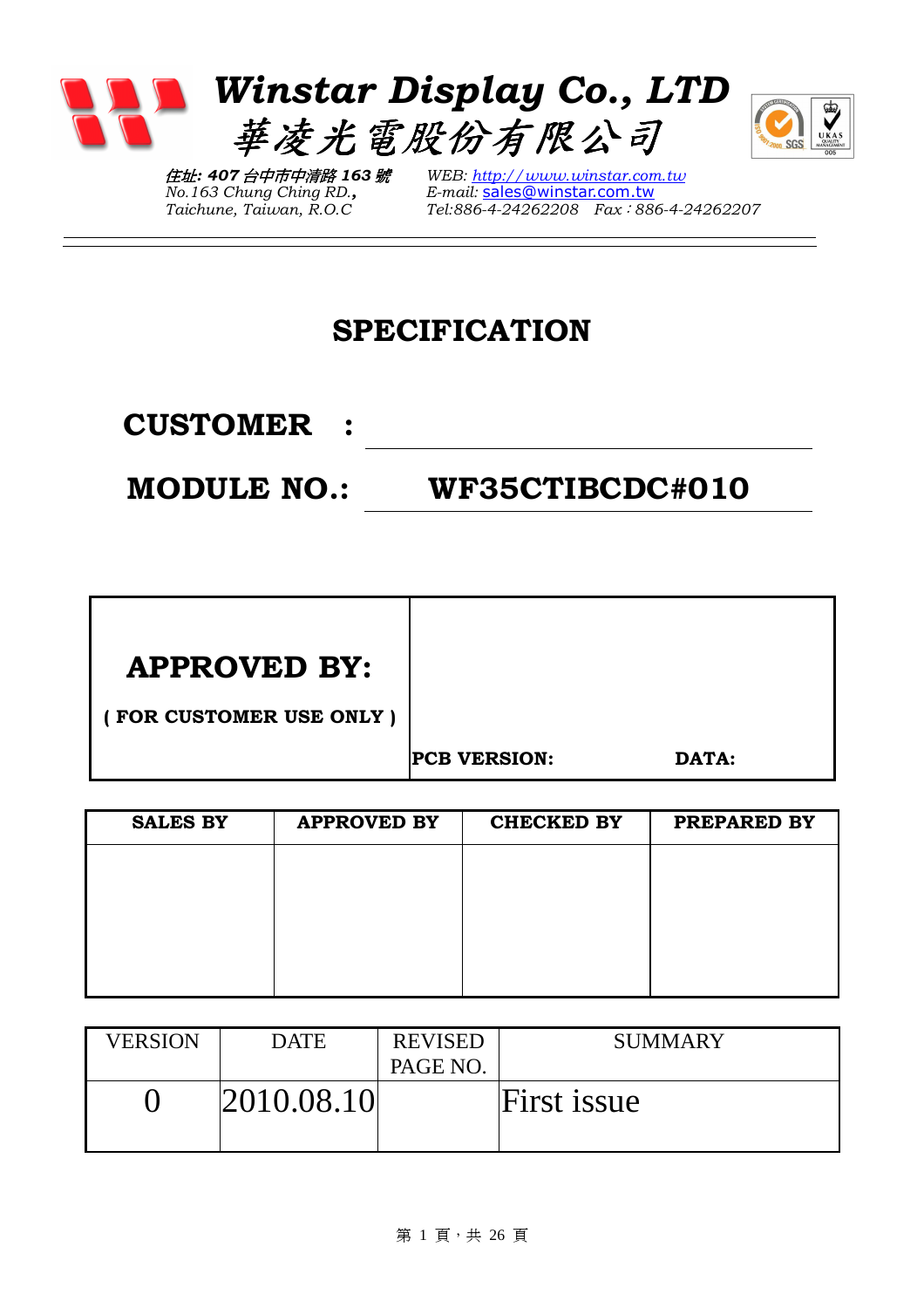|                | Winstar Display Co., LTD MODLE NO:<br>華凌光電股份有限公司 |  |                             |  |  |  |
|----------------|--------------------------------------------------|--|-----------------------------|--|--|--|
|                | <b>RECORDS OF REVISION</b>                       |  | DOC. FIRST ISSUE            |  |  |  |
| <b>VERSION</b> | <b>DATE</b>                                      |  | REVISED<br>PAGE NO. SUMMARY |  |  |  |
| $\overline{0}$ | 2010.08.10                                       |  | First issue                 |  |  |  |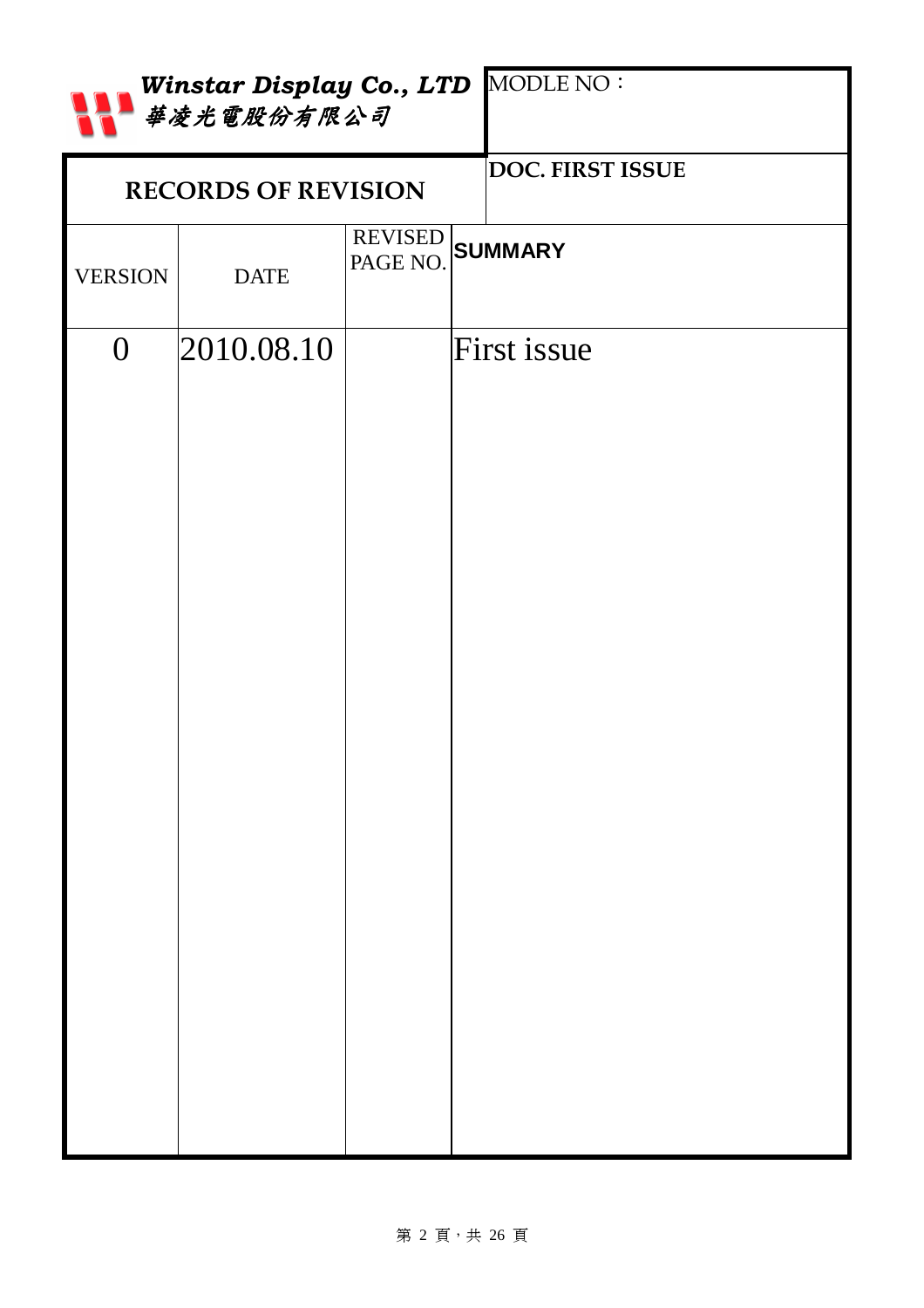# **Contents**

- **1. Module Classification Information**
- **2. Block Diagram**
- **3. Electrical Characteristics**
- **4. Absolute Maximum Ratings**
- **5. Interface Pin Function**
- **6. DC Characteristics**
- **7. AC Characteristics**
- **8. Data transfer order Settin**
- **9. Register Depiction**
- **10.Optical Characteristics**
- **11.Contour Drawing**
- **12.Touch panel Information**
- **13.Reliability**
- **14.Cosmetic Criteria of LCD Screen**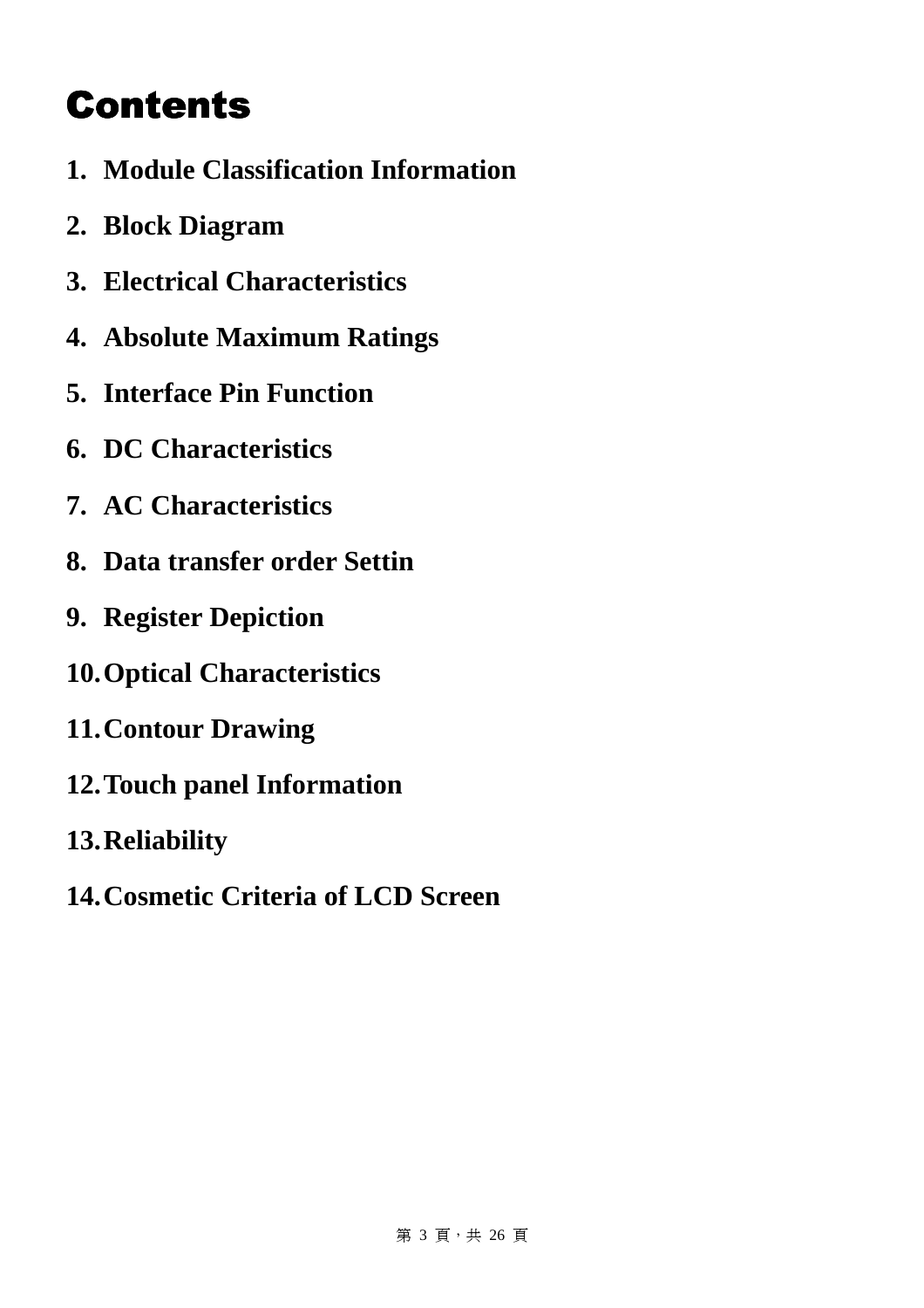### 1. Module Classification Information

#### $W F$  35 C T I B CDC#010  $\frac{W}{P}$ **3** 4 5 6 7 8 9 10 11

- Brand:WINSTAR DISPLAY CORPORATION
- Display Type:H→Character Type, G→Graphic Type F→TFT Type
- Display Size:3.5" TFT
- Model serials no.
- Backlight Type: F→CCFL, White T→LED, White

| <b>6</b> LCD Polarize | A $\rightarrow$ Reflective, N.T, 6:00    | $H\rightarrow$ Transflective, W.T.6:00   |
|-----------------------|------------------------------------------|------------------------------------------|
| Type/Temperature      | D $\rightarrow$ Reflective, N.T, 12:00   | $K \rightarrow$ Transflective, W.T.12:00 |
| range/View            | $G \rightarrow$ Reflective, W. T, 6:00   | $C\rightarrow$ Transmissive, N.T,6:00    |
| direction             | J $\rightarrow$ Reflective, W. T, 12:00  | $F\rightarrow$ Transmissive, N.T,12:00   |
|                       | $B \rightarrow$ Transflective, N.T,6:00  | I $\rightarrow$ Transmissive, W. T, 6:00 |
|                       | E $\rightarrow$ Transflective, N.T.12:00 | L $\rightarrow$ Transmissive, W.T.12:00  |

- A: TFT LCD B: TFT+FR+CONTROL BOARD C: TFT+FR+A/D BOARD D:TFT+FR+A/D BOARD+CONTROL BOARD
- Solution: A: 128160 B:320234 C:320240 D:480234
- **9** D: Digital A: Analog
- ○10 Version
- ○<sup>11</sup> Special Code #:Fit in with ROHS directive regulations 01:Sales code 0:Version(Add TS)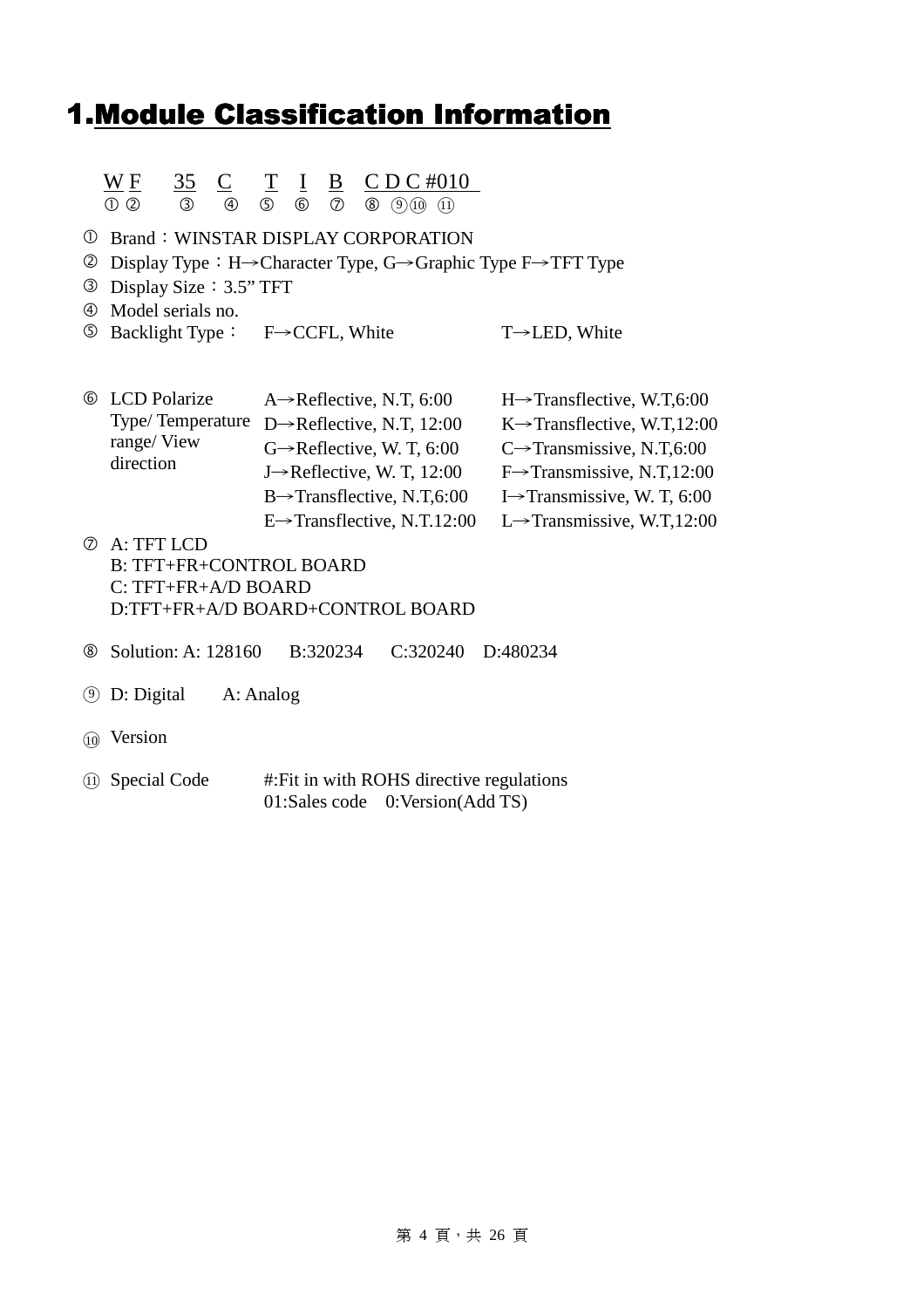This product is composed of a TFT LCD panel, driver ICs, FPC, Control Board and a backlight unit. The following table described the features of WF35CTIBCDC#010

| <b>Item</b>           | <b>Dimension</b>                | Unit |
|-----------------------|---------------------------------|------|
| Dot Matrix            | 320 x RGBx240(TFT)              | dots |
| Module dimension      | $93.5 \times 66.44 \times 9.06$ | mm   |
| View area             | 73.1x55.6                       | mm   |
| Active area           | 70.08 x 52.56                   | mm   |
| Dot size              | $0.073 \times 0.219$            | mm   |
| Driving IC package    | COG                             |      |
| LCD type              | TFT, Negative, Transmissive     |      |
| View direction        | 6 o'clock                       |      |
| <b>Backlight Type</b> | <b>LED, Normally White</b>      |      |
| Controller IC         | SSD1963                         |      |

\*Expose the IC number blaze (Luminosity over than 1 cd) when using the LCM may cause IC operating failure.

\*Color tone slight changed by temperature and driving voltage.

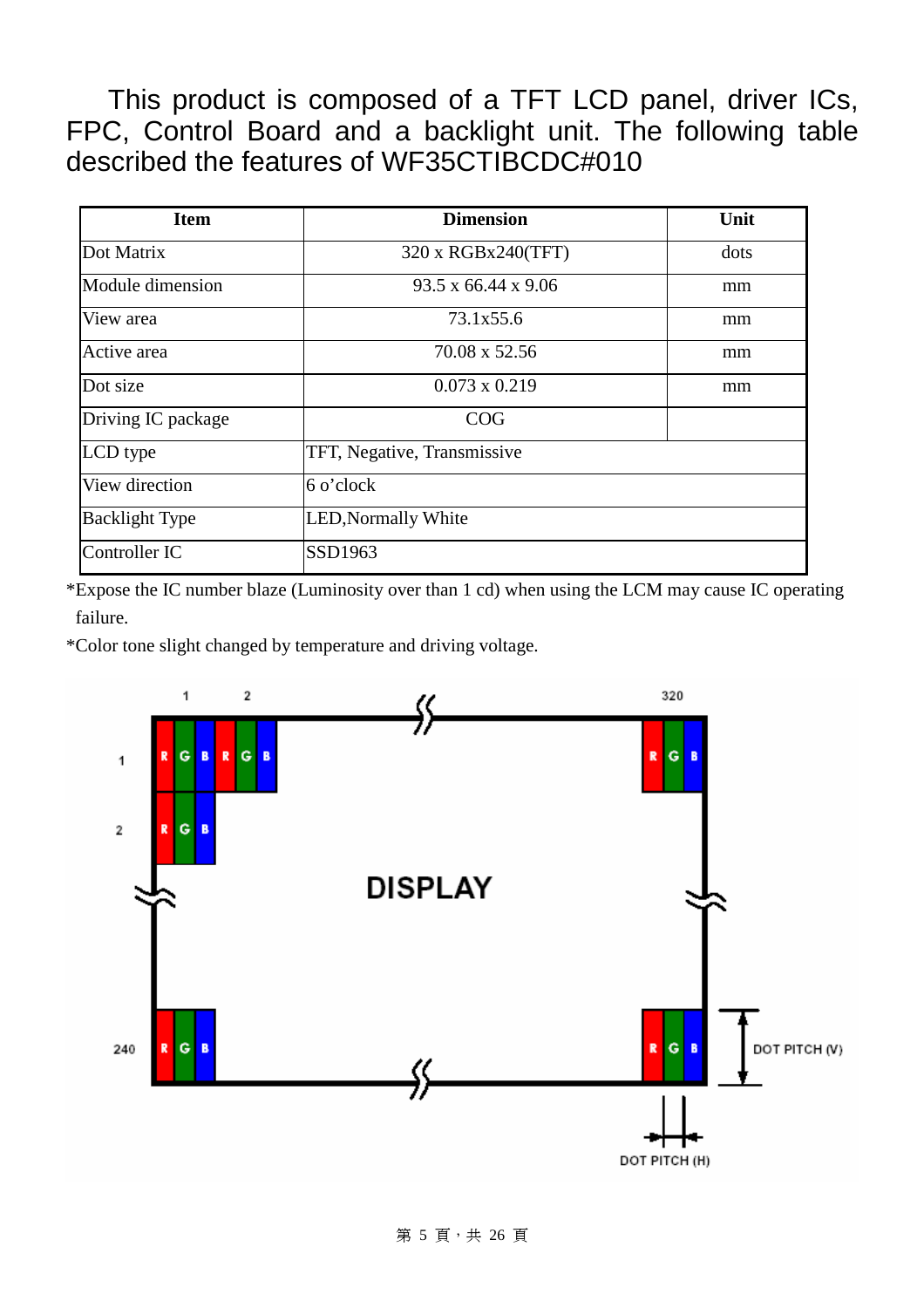### 2. Block Diagram

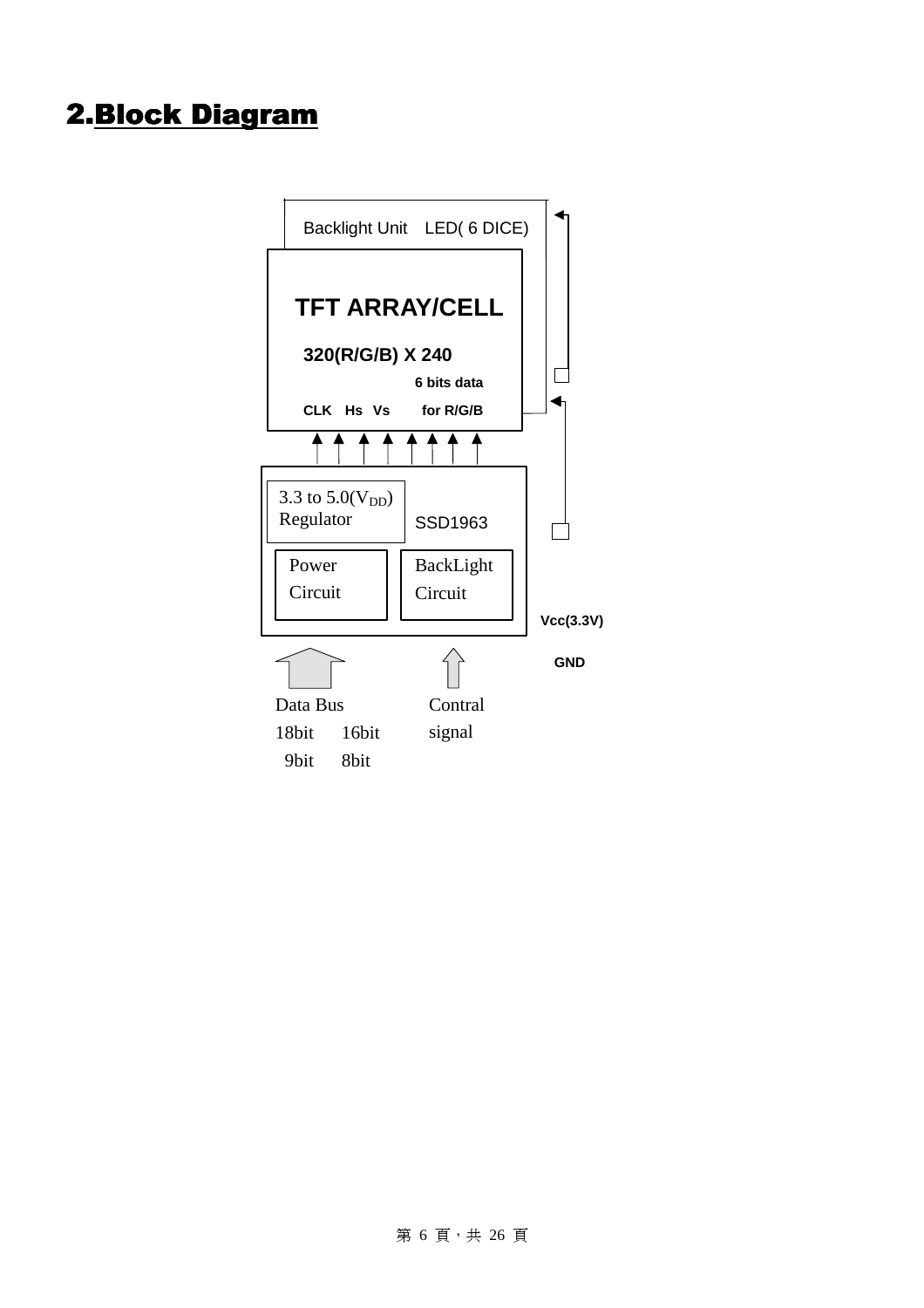### **3.Electrical Characteristics**

#### **3.1 Operating conditions:**

| <b>Item</b>                 | <b>Symbol</b> | <b>Condition</b>   | Min | <b>Typ</b> | <b>Max</b> | Unit       |
|-----------------------------|---------------|--------------------|-----|------------|------------|------------|
| Supply Voltage For Logic    | <b>VCC</b>    |                    | 3.0 | 3.3        | 3.6        |            |
| <b>Power Supply Voltage</b> | $\rm V_{GH}$  | $Ta = 25^{\circ}C$ |     | 15         |            |            |
|                             | $V_{GL}$      | $Ta = 25^{\circ}C$ |     | $-10$      |            |            |
| <b>Supply Current</b>       | $I_{cc}$      | $V_{CC} = 3.3$     |     | 213        |            | mA         |
|                             |               |                    |     |            |            | $(*NOTE1)$ |

\*Note1:VcomH& VcomL:Adjust the color with gamma data.



#### **3.3 LED driving conditions**

| Parameter         | Symbol                   | Min.                     | Typ.      | Max.                     | Unit | Remark   |
|-------------------|--------------------------|--------------------------|-----------|--------------------------|------|----------|
| LED current       |                          | $\overline{\phantom{0}}$ | 20        | $\overline{\phantom{a}}$ | mA   |          |
| Power Consumption |                          | $\overline{\phantom{a}}$ | 400       | 420                      | mW   |          |
| LED voltage       | /BL+                     | 18.6                     | 19.8      | 21                       |      | Note 1   |
| LED Life Time     | $\overline{\phantom{0}}$ |                          | (50,000)- | $\blacksquare$           | Hr   | Note 2.3 |

Note 1 : There are 1 Groups LED



Note  $2: Ta = 25$ 

Note 3 : Brightness to be decreased to 50% of the initial value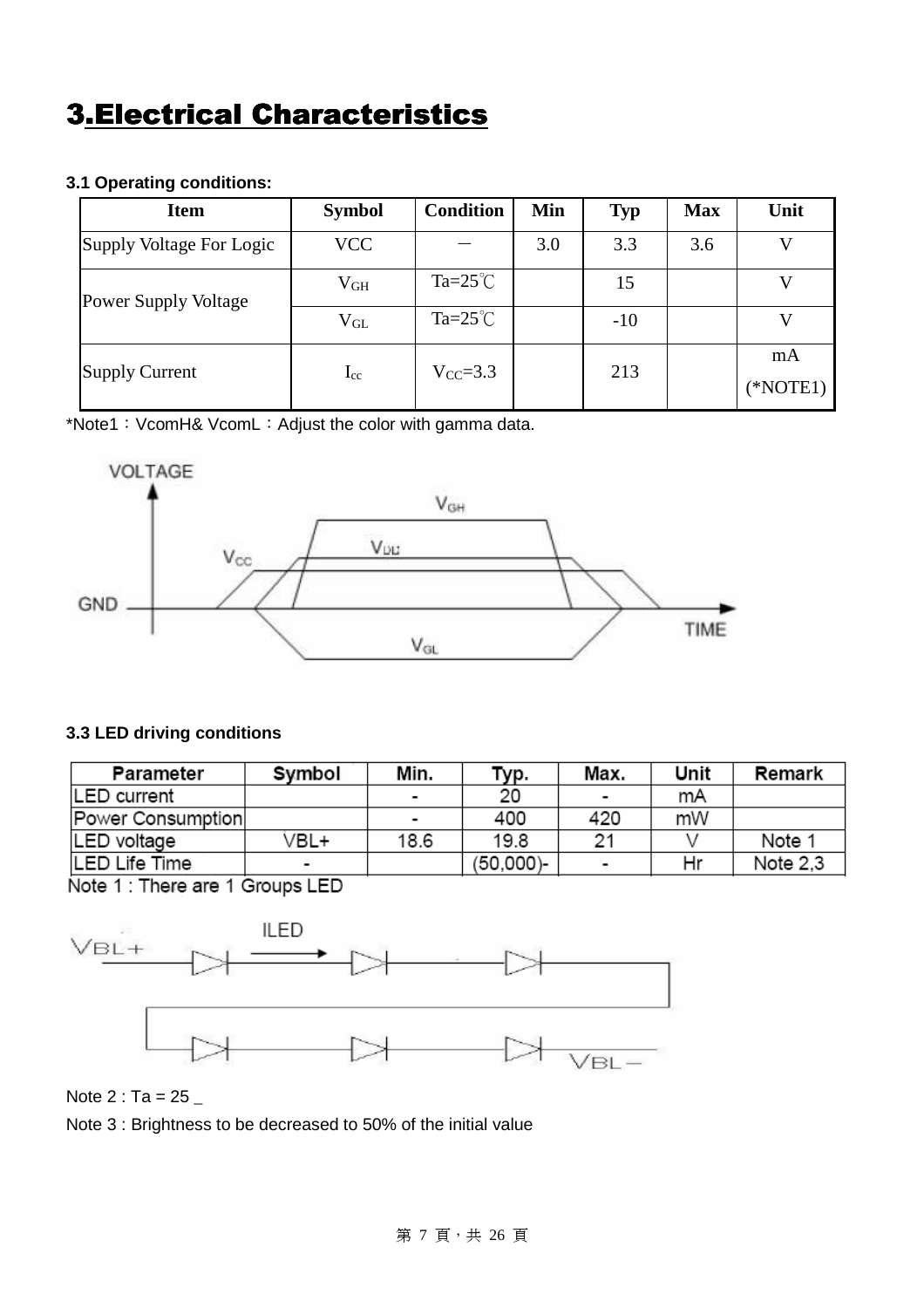## 4.Absolute Maximum Ratings

| <b>Item</b>                  | <b>Symbol</b>       | Min     | <b>Typ</b> | <b>Max</b> | Unit                |
|------------------------------|---------------------|---------|------------|------------|---------------------|
| <b>Operating Temperature</b> | $T_{OP}$            | $-20$   |            | $+70$      | $\int_{0}^{\infty}$ |
| <b>Storage Temperature</b>   | $T_{ST}$            | $-30$   |            | $+80$      | $\gamma^{\circ}$    |
|                              | $V_{GH}$            | $-0.3$  |            | 32.0       | $\mathbf{V}$        |
| Power Voltage                | $V_{GL}$            | $-22.0$ |            | 0.3        | $\mathbf{V}$        |
|                              | $V_{GH}$ - $V_{GL}$ | $-0.3$  |            | $+45$      | V                   |
| Input voltage                | Vin                 | $-0.5$  |            | 4.6        | $\mathbf{V}$        |
| Logic output Voltage         | $V_{OUT}$           | $-0.5$  |            | 4.6        | V                   |

Note: Device is subject to be damaged permanently if stresses beyond those absolute maximum ratings listed above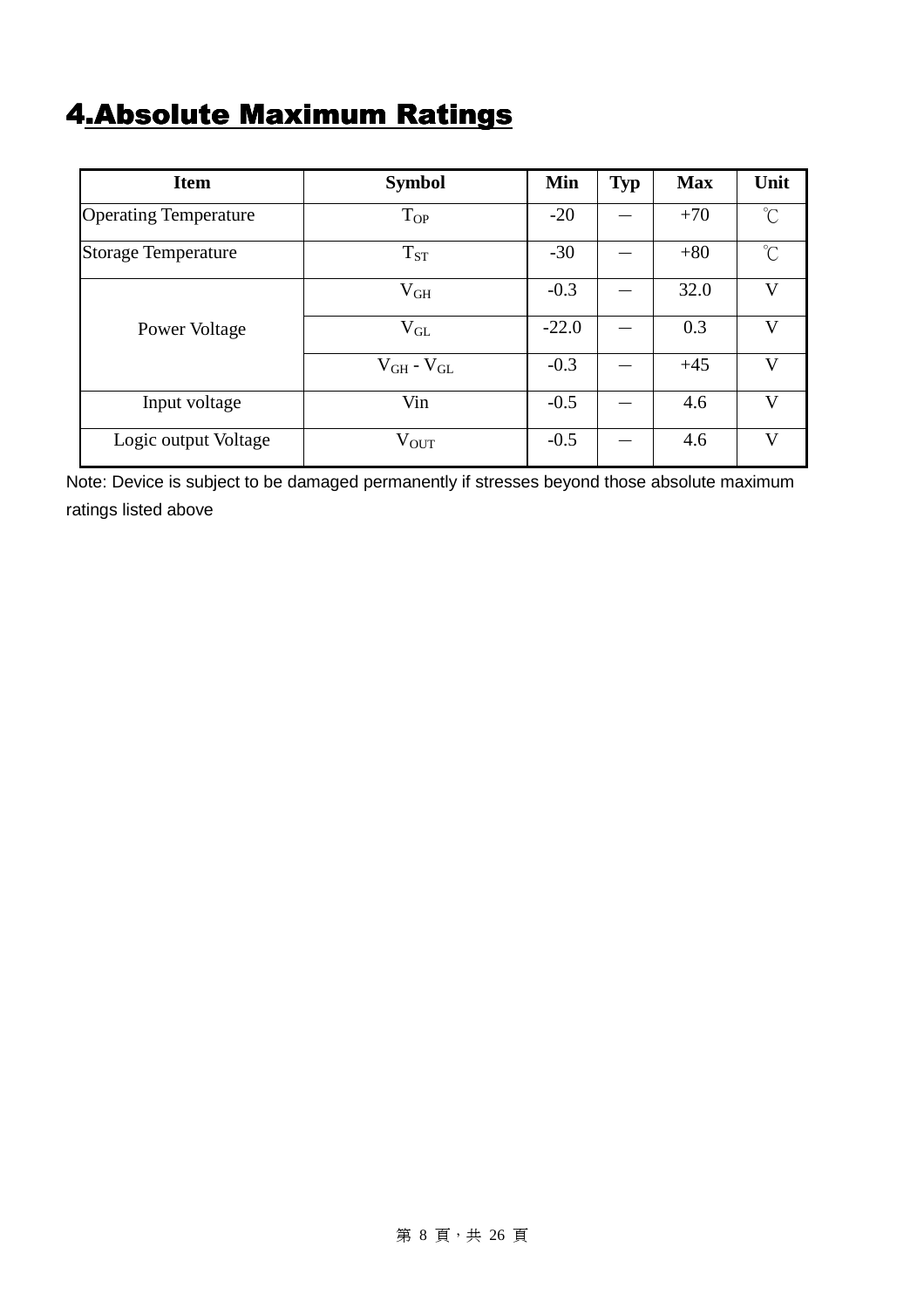### **5.Interface Pin Function**

#### P/N Symbol 16 BIT Function 1 VSS Ground 2 Vcc Power supply for Logic 3 BL E Backlight control  $(H: On \ L: Off)$ 4 RS Command/Data select 5 WR 8080 family MPU interface : Write signal 6 RD 8080 family MPU interface: Read signal 7 DB0 8 DB1 9 DB2 10 DB3 11 DB4 12 DB5 13 DB6 14 DB7 15 DB8 16 DB9 17 DB10 18 DB11 19 DB12 20 DB13 21 DB14 22 DB15 Data bus 23 NC No connection 24 NC No connection 25 CS Chip select 26 RST REST 27 FGND Frame Gnd 28 NC No connection 29 NC No connection 30 NC No connection 31 NC No connection

32 NC No connection

#### **5.1 Pins Connection To Control Board**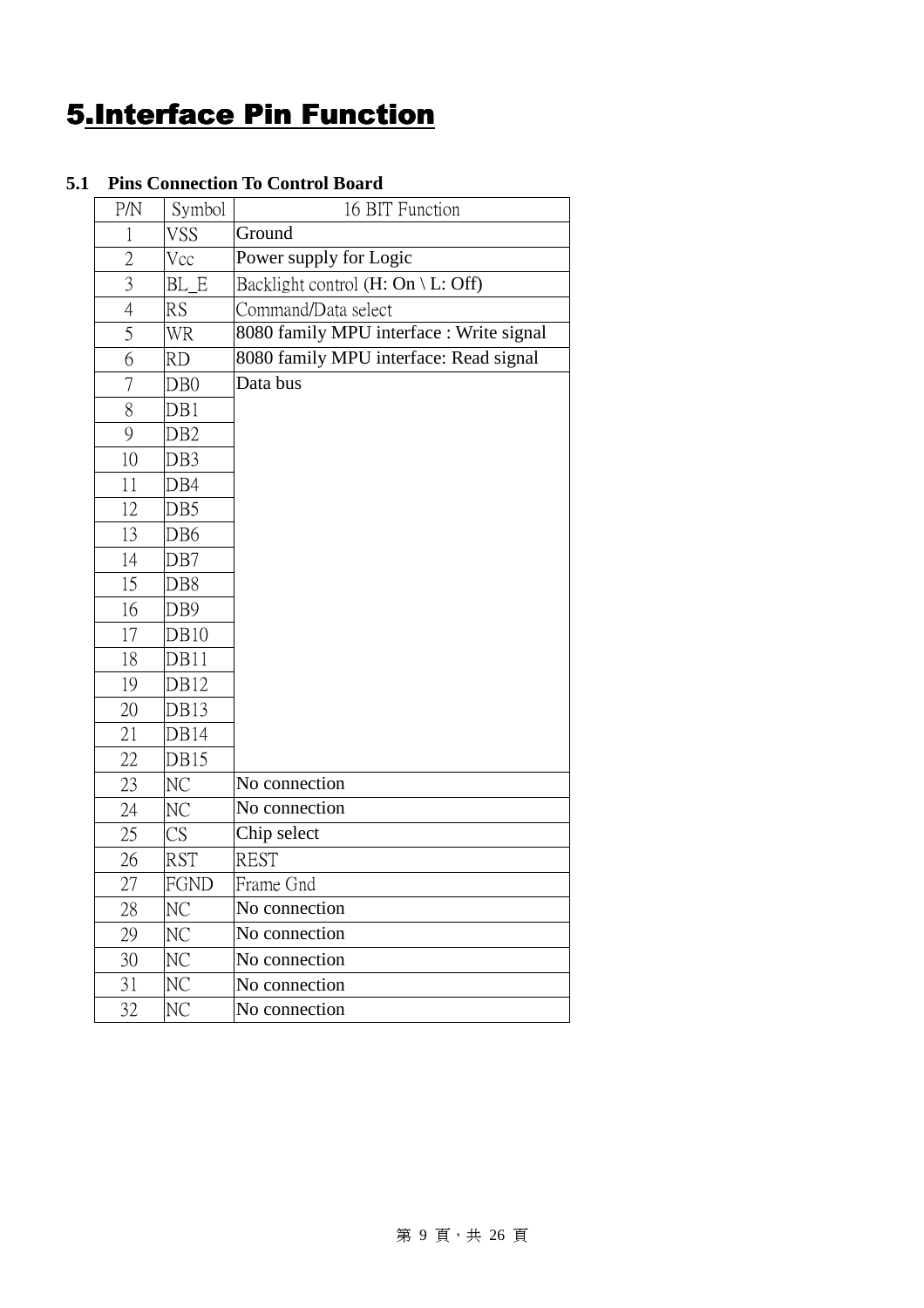### **6. DC Characteristics**

#### **Conditions:**

Voltage referenced to VSS VDDD, VDDPL $L = 1.2V$ VDDIO, VDDLCD =  $3.3V$  $TA = 25^{\circ}C$ 

#### **DC Characteristics**

| <b>Symbol</b> | Parameter         | <b>Test Condition</b> | Min      | <b>Typ</b> | <b>Max</b> | Unit         |
|---------------|-------------------|-----------------------|----------|------------|------------|--------------|
| <b>PSTY</b>   | Quiescent Power   |                       |          | 300        |            | uW           |
| <b>IIZ</b>    | Input leakage     |                       | $-1$     |            |            | uA           |
|               | current           |                       |          |            |            |              |
| IOZ           | Output leakage    |                       | $-1$     |            |            | uA           |
|               | current           |                       |          |            |            |              |
| <b>VOH</b>    | Output high       |                       | 0.8VDDIO |            |            | V            |
|               | voltage           |                       |          |            |            |              |
| <b>VOL</b>    | Output low        |                       |          |            | 0.2VDDIO   | V            |
|               | voltage           |                       |          |            |            |              |
| <b>VIH</b>    | Input high        |                       | 0.8VDDIO |            | $VDDIO +$  | $\mathbf{V}$ |
|               | voltage           |                       |          |            | 0.5        |              |
| VIL           | Input low voltage |                       |          |            | 0.2VDDIO   | V            |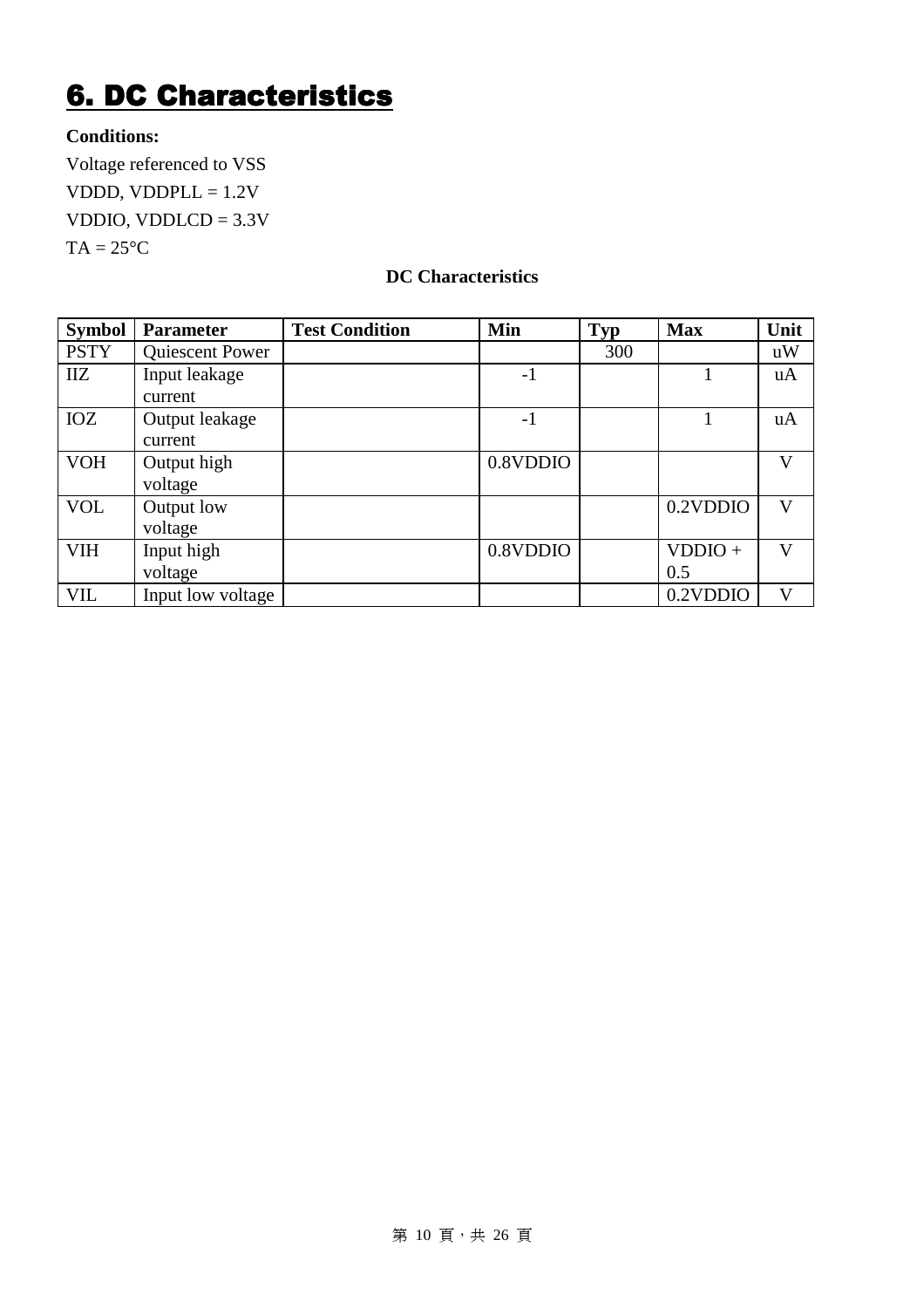## 7. AC Characteristics

#### **Conditions:**

Voltage referenced to Vss V<sub>DDD</sub>, V<sub>DDPLL</sub> =  $1.2V$ V<sub>DDIO</sub>, V<sub>DDLCD</sub> =  $3.3V$  $T_A = 25$ <sup>o</sup>C CL = 50pF (Bus/CPU Interface)  $C<sub>L</sub> = 0pF$  (LCD Panel Interface)

#### **7.1Clock Timing**

#### **Clock Input Requirements for CLK (PLL-bypass)**

| <b>Symbol</b> | <b>Parameter</b>            | Min    | Max | Units      |
|---------------|-----------------------------|--------|-----|------------|
| FCLK          | Input Clock Frequency (CLK) |        | 120 | <b>MHz</b> |
| <b>TCLK</b>   | Input Clock period (CLK)    | /fCI K |     | ns         |

#### **Clock Input Requirements for CLK (Using PLL)**

| <b>Symbol</b> | <b>Parameter</b>            | Min   | Max | Units      |
|---------------|-----------------------------|-------|-----|------------|
| FCLK          | Input Clock Frequency (CLK) |       | 50  | <b>MHz</b> |
| TCLK          | Input Clock period (CLK)    | /fCLK |     | ns         |

#### **Clock Input Requirements for crystal oscillator XTAL (Using PLL)**

| <b>Symbol</b> | <b>Parameter</b>             | Min       | Max | Units      |
|---------------|------------------------------|-----------|-----|------------|
| <b>FXTAI</b>  | <b>Input Clock Frequency</b> | 2.5       |     | <b>MHz</b> |
| <b>TXTAL</b>  | Input Clock period           | / $fYTAI$ |     | ns         |

#### **7.2 MCU Interface Timing**

#### **7.2.1 6800 Mode**

| <b>Symbol</b> | <b>Parameter</b>             | Min            | Typ | <b>Max</b>               | Unit          |
|---------------|------------------------------|----------------|-----|--------------------------|---------------|
| tcyc          | Reference Clock Cycle Time   | 9              |     |                          | ns            |
| tPWCSL        | Pulse width CS# or E low     |                |     |                          | tCYC          |
| tPWCSH        | Pulse width CS# or E high    |                |     |                          | tCYC          |
| tFDRD         | <b>First Data Read Delay</b> | 5              |     |                          | tCYC          |
| tAS           | <b>Address Setup Time</b>    |                |     | $\overline{\phantom{0}}$ | ns            |
| tAH           | <b>Address Hold Time</b>     |                |     |                          | <sub>ns</sub> |
| tDSW          | Data Setup Time              | $\overline{A}$ |     |                          | ns            |
| tDHW          | Data Hold Time               |                |     |                          | ns            |
| tDSR          | Data Access Time             |                |     | 5                        | <sub>ns</sub> |
| tDHR          | Output Hold time             |                |     |                          | ns            |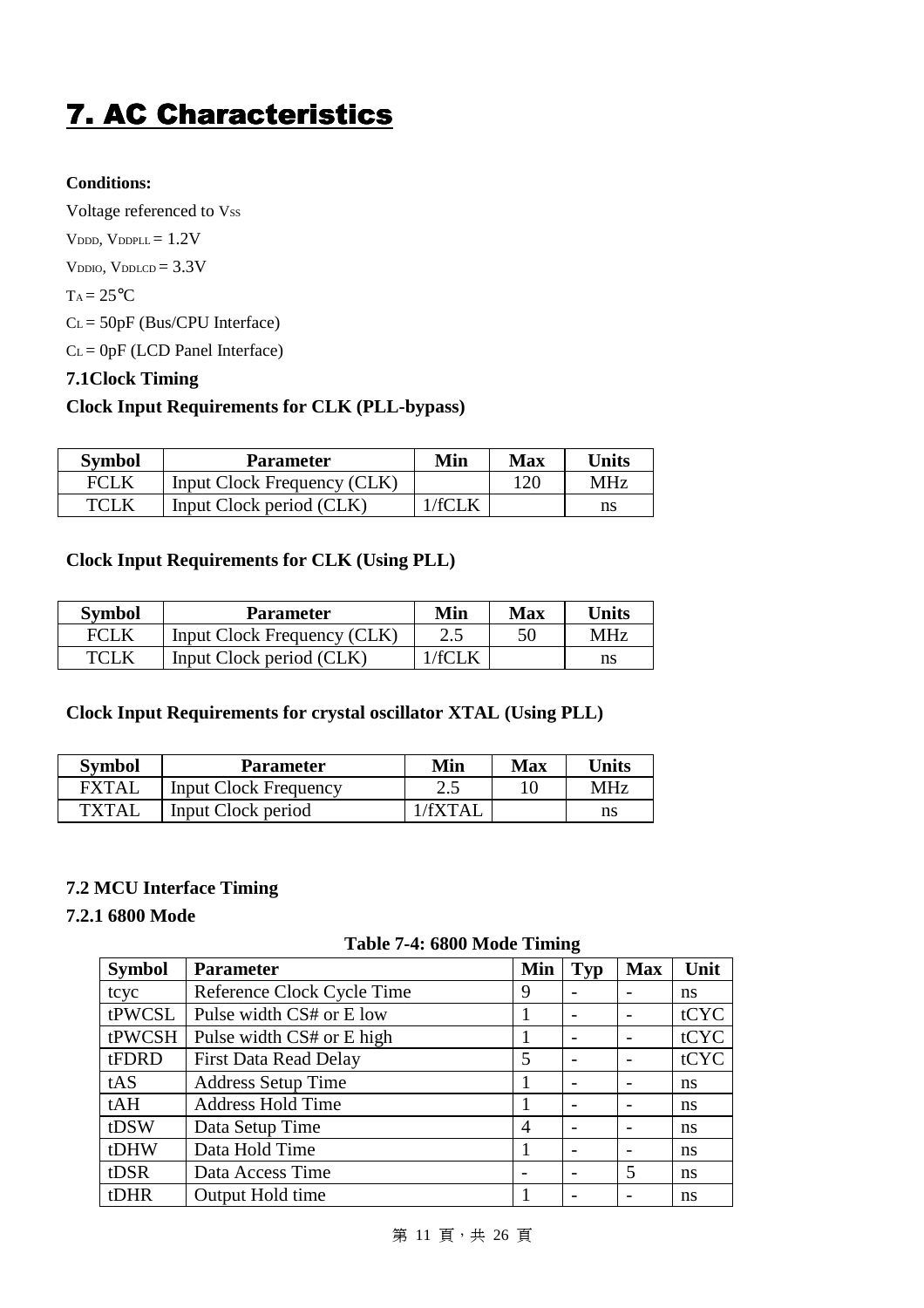**Figure 7-1: 6800 Mode Timing Diagram (Use CS# as Clock)**



**Figure 7-2: 6800 Mode Timing Diagram (Use E as Clock)**

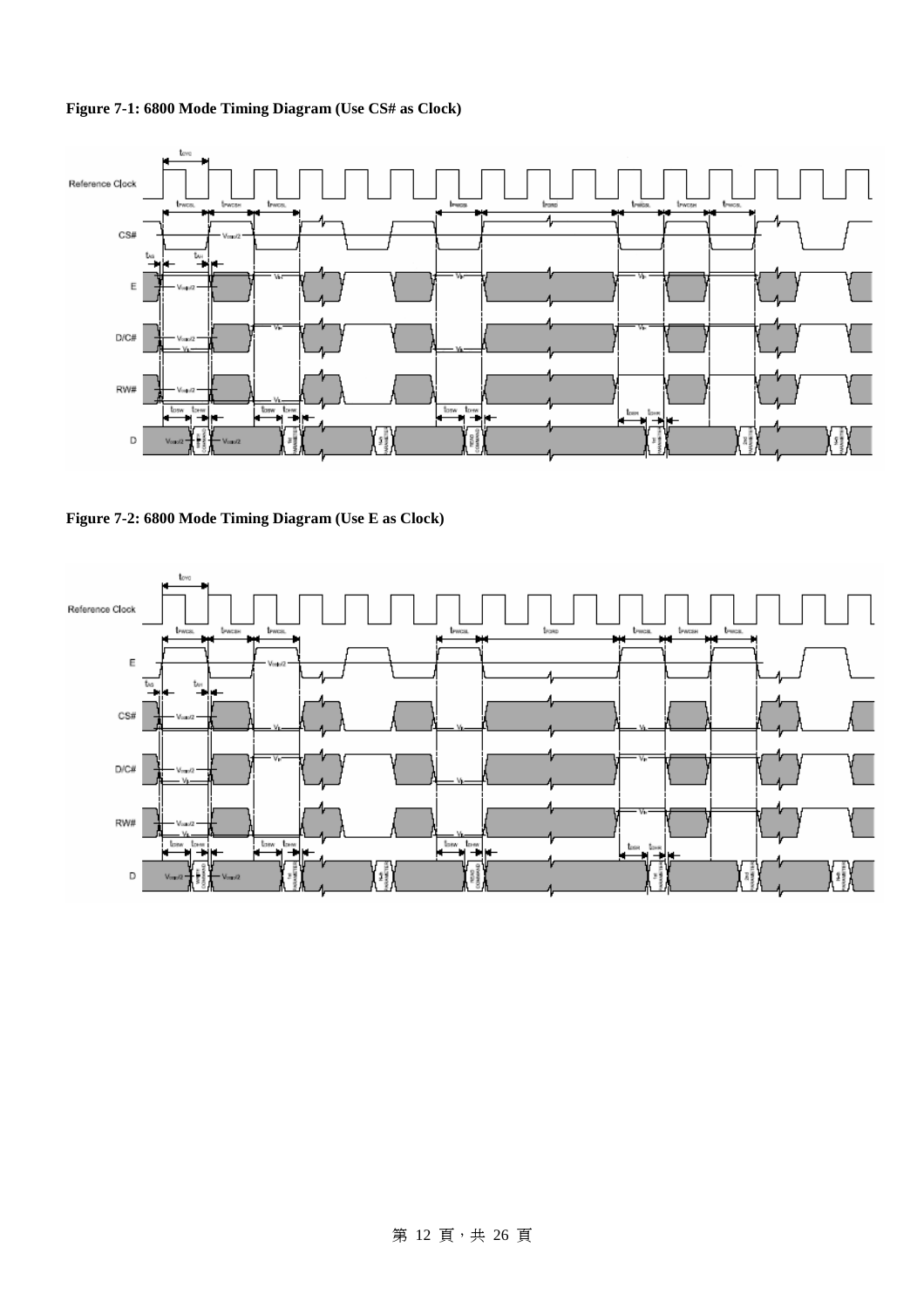### **7.2.2 8080 Mode Write Cycle**

#### **Table 7-5: 8080 Mode Timing**

| <b>Symbol</b> | <b>Parameter</b>             | Min | <b>Typ</b> | <b>Max</b>               | Unit |
|---------------|------------------------------|-----|------------|--------------------------|------|
| tcyc          | Reference Clock Cycle Time   | 9   |            |                          | ns   |
| tPWCSL        | Pulse width CS# low          |     |            | $\overline{\phantom{0}}$ | tCYC |
| tPWCSH        | Pulse width CS# high         |     |            |                          | tCYC |
| tFDRD         | <b>First Read Data Delay</b> | 5   |            | $\overline{\phantom{a}}$ | tCYC |
| tAS           | <b>Address Setup Time</b>    |     |            |                          | ns   |
| tAH           | <b>Address Hold Time</b>     |     |            |                          | ns   |
| tDSW          | Data Setup Time              | 4   |            |                          | ns   |
| tDHW          | Data Hold Time               |     |            | $\overline{\phantom{0}}$ | ns   |
| tDSR          | Data Access Time             |     |            | 5                        | ns   |
| tDHR          | Output Hold time             |     |            |                          | ns   |

**Figure 7-3: 8080 Mode Timing Diagram**





#### 第 13 頁, 共 26 頁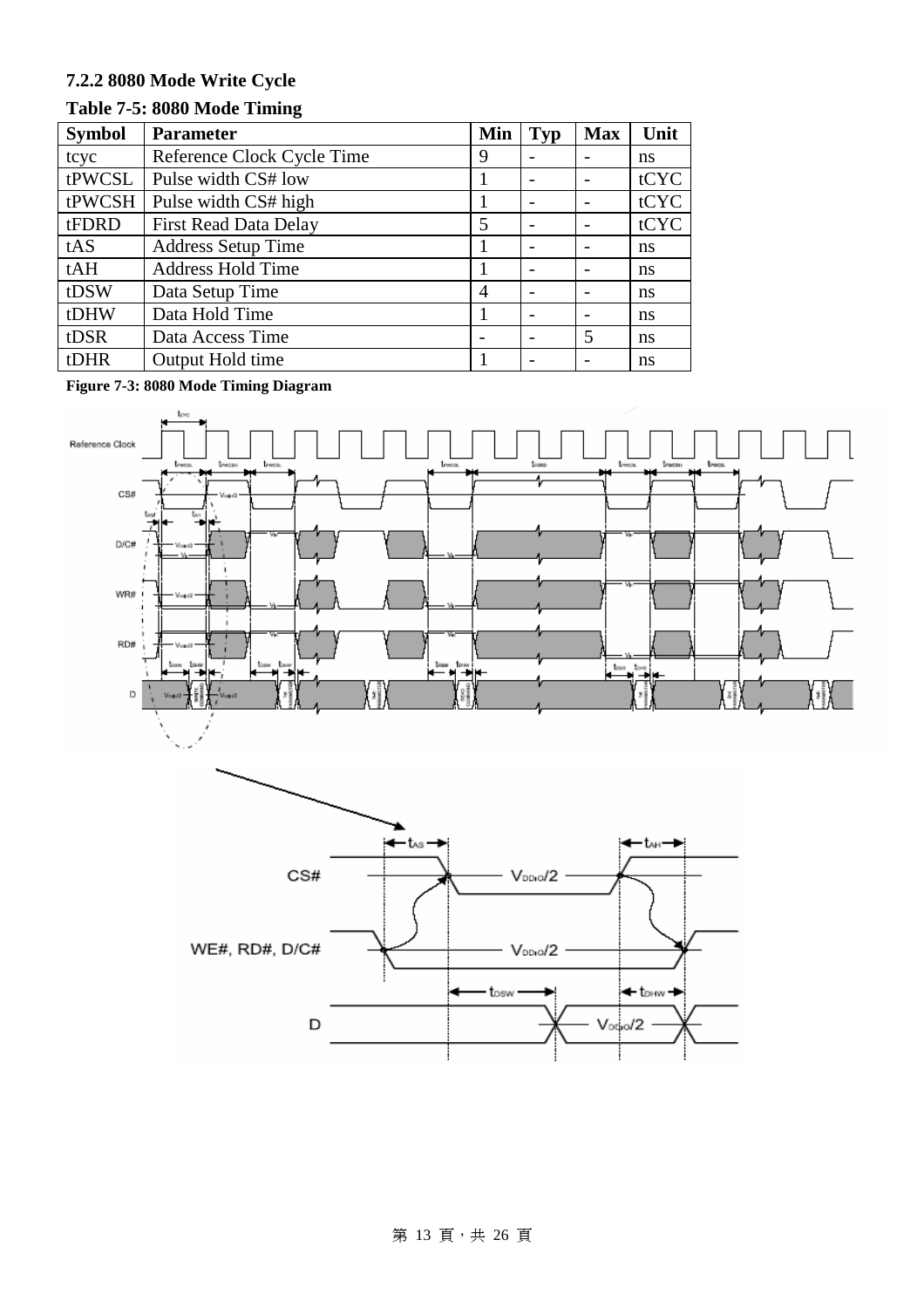### 8. Data transfer order Setting

#### **Pixel Data Format**

Both 6800 and 8080 support 8-bit, 9-bit, 16-bit, 18-bit and 24-bit data bus. Depending on the width of the data bus, the display data are packed into the data bus in different ways.

| Interface            |                |    |                |    |    |                |                |                |                |                |                |                |                |           | Cycle D[23] D[22] D[21] D[20] D[13] D[18] D[17] D[16] D[15] D[14] D[13] D[12] D[11] D[10] D[9] |                | D[8]           | 이기             | D[e]           |                | D[5] D[4] | D[3]           | D[2]           | D[1] D[0] |                  |
|----------------------|----------------|----|----------------|----|----|----------------|----------------|----------------|----------------|----------------|----------------|----------------|----------------|-----------|------------------------------------------------------------------------------------------------|----------------|----------------|----------------|----------------|----------------|-----------|----------------|----------------|-----------|------------------|
| 24 bits              |                | R7 | R <sub>6</sub> | R5 | R4 | R <sub>3</sub> | R <sub>2</sub> | R1             | R <sub>0</sub> | G7             | G6             | G5             | G4             | G3        | G2                                                                                             | G1             | G <sub>0</sub> | <b>B7</b>      | B <sub>6</sub> | B <sub>5</sub> | <b>B4</b> | <b>B3</b>      | <b>B2</b>      | <b>B1</b> | <b>BO</b>        |
| 18 bits              | 45.            |    |                |    |    |                |                | R <sub>5</sub> | R4             | R <sub>3</sub> | R <sub>2</sub> | R1             | R <sub>0</sub> | G5        | G4                                                                                             | G <sub>3</sub> | G2             | G1             | GO             | B <sub>5</sub> | <b>B4</b> | <b>B3</b>      | <b>B2</b>      | <b>B1</b> | 80               |
| 16 bits (565 format) | զ∈             |    |                |    |    |                |                |                |                | R <sub>5</sub> | R4             | R <sub>3</sub> | R2             | R1        | G5                                                                                             | C4             | G3             | G2             | G              | GD             | <b>B5</b> | <b>B4</b>      | <b>B3</b>      | <b>B2</b> | <b>B1</b>        |
|                      | 45.            |    |                |    |    |                |                |                |                | R <sub>5</sub> | R4             | R <sub>3</sub> | R <sub>2</sub> | R1        | R <sub>0</sub>                                                                                 |                |                | G5             | G4             | G3             | C2        | G1             | GD             | х         | X                |
| 16 bits              | $2^{\kappa d}$ |    |                |    |    |                |                |                |                | B <sub>5</sub> | <b>B4</b>      | B3             | <b>B2</b>      | <b>B1</b> | B <sub>0</sub>                                                                                 |                |                | R <sub>5</sub> | R <sub>4</sub> | R <sub>3</sub> | R2        | R1             | <b>RD</b>      | X         | X                |
|                      | 34             |    |                |    |    |                |                |                |                | G5             | G4             | G3             | C2             | G1        | CO                                                                                             |                | x              | B <sub>5</sub> | <b>B4</b>      | B <sub>3</sub> | <b>B2</b> | B1             | B <sub>0</sub> | x         | X                |
| 9 bits               | 45             |    |                |    |    |                |                |                |                |                |                |                |                |           |                                                                                                |                | R5             | R4             | R <sub>3</sub> | R2             | R1        | RD             | G5             | G4        | G3               |
|                      | $2^{\kappa}$   |    |                |    |    |                |                |                |                |                |                |                |                |           |                                                                                                |                | G2             | G1             | G0             | B <sub>5</sub> | <b>B4</b> | <b>B3</b>      | <b>B2</b>      | B1        | B <sub>0</sub>   |
| 8 bits               | 40             |    |                |    |    |                |                |                |                |                |                |                |                |           |                                                                                                |                |                | R <sub>5</sub> | R <sub>4</sub> | R3             | R2        | R <sub>1</sub> | R <sub>D</sub> | X         | $\boldsymbol{x}$ |
|                      | $2^{\kappa a}$ |    |                |    |    |                |                |                |                |                |                |                |                |           |                                                                                                |                |                | G5             | G4             | G3             | G2        | G1             | GD             | х         | $\boldsymbol{x}$ |
|                      | зø             |    |                |    |    |                |                |                |                |                |                |                |                |           |                                                                                                |                |                | B <sub>5</sub> | <b>B4</b>      | <b>B3</b>      | <b>B2</b> | <b>B1</b>      | B <sub>0</sub> | x         | $\mathbf{x}$     |
| V. Dealt Case        |                |    |                |    |    |                |                |                |                |                |                |                |                |           |                                                                                                |                |                |                |                |                |           |                |                |           |                  |

#### **Pixel Data Format**:

X: Don't Care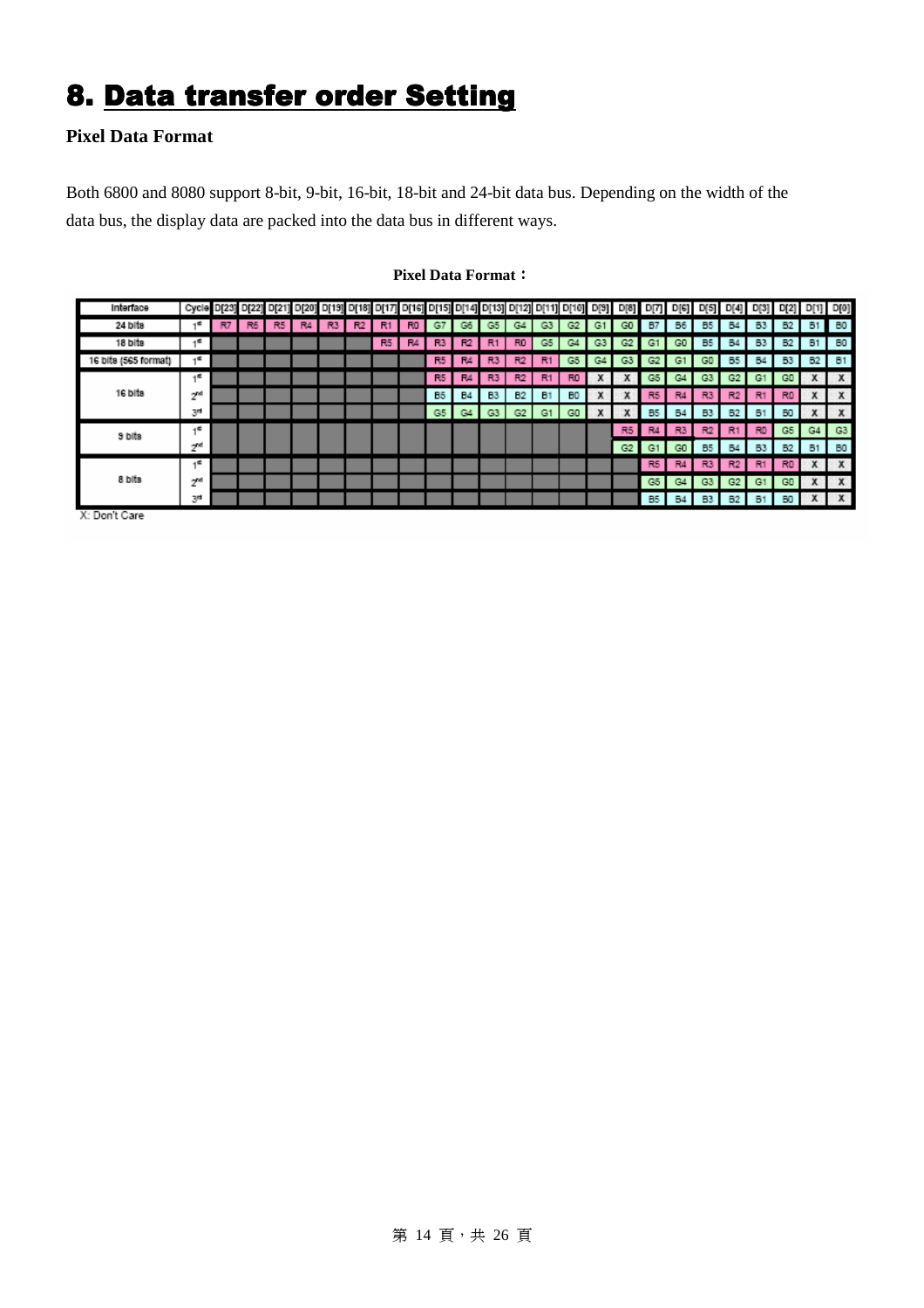### 9 Register Depiction

Please consult the spec of SSD1963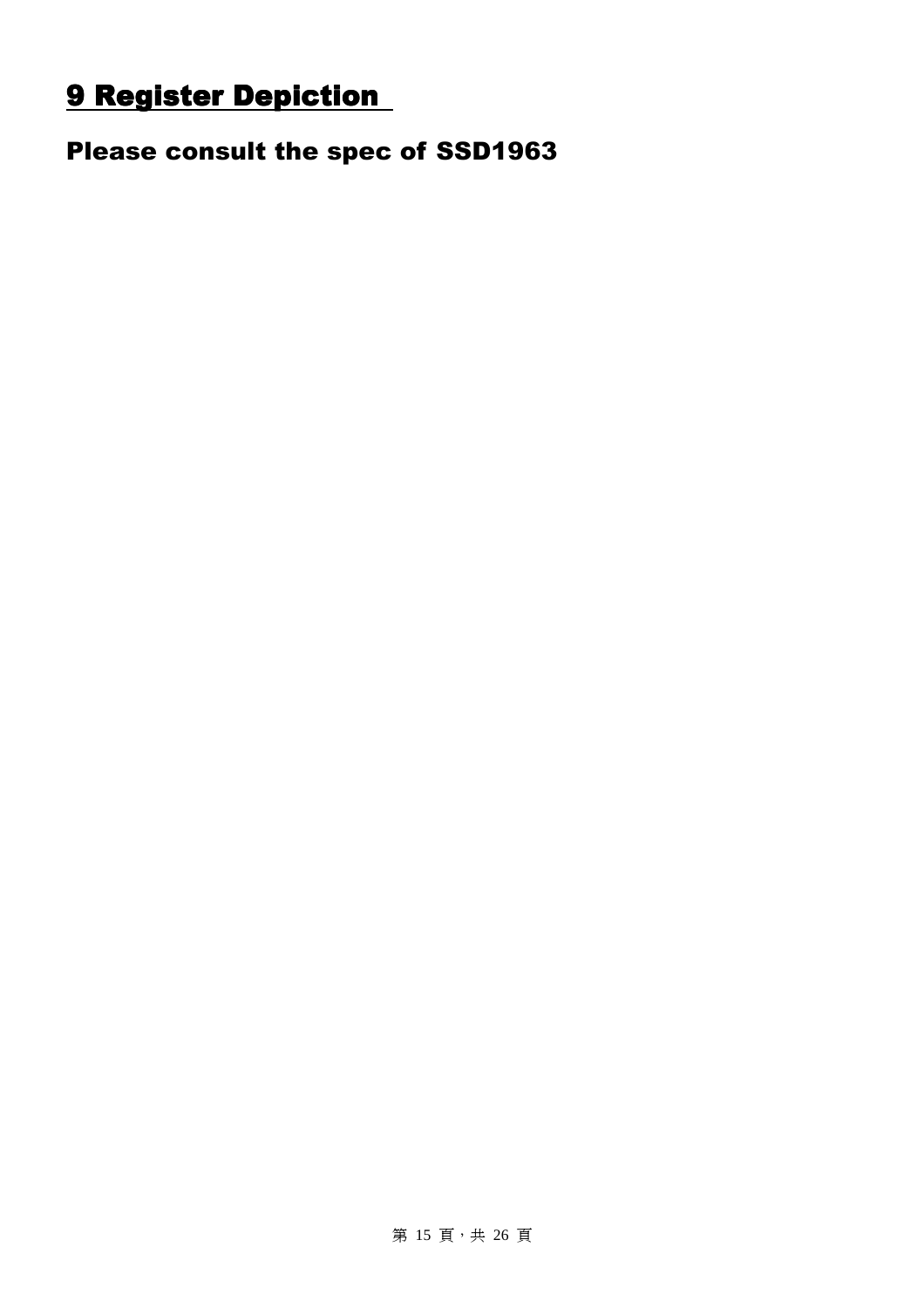### **10. OPTICAL CHARATERISTIC**

Ta=25±2℃, ILED=20mA

| ltem               | Symbol | Condition                         | Min.                                | Typ.   | Max.   | Unit   | Remark            |                      |  |
|--------------------|--------|-----------------------------------|-------------------------------------|--------|--------|--------|-------------------|----------------------|--|
| Response time      | Tr     | $\theta$ =0° $\cdot$ $\oplus$ =0° |                                     | 10     |        | ms     | Note 3,5          |                      |  |
|                    |        | Τf                                |                                     |        | 15     |        | ms                |                      |  |
| Contrast ratio     | CR     | At optimized<br>viewing angle     | 300                                 | 400    |        |        | Note 4,5          |                      |  |
|                    | White  | Wx                                | $\theta = 0^{\circ} \cdot \Phi = 0$ | (0.26) | (0.31) | (0.36) |                   | Note 2,6,7           |  |
|                    |        | Wy                                |                                     | (0.28) | (0.33) | (0.38) |                   |                      |  |
|                    | Red    | Rx                                | $\theta = 0^{\circ} \cdot \Phi = 0$ |        |        |        |                   |                      |  |
|                    |        | Ry                                |                                     |        |        |        |                   |                      |  |
| Color Chromaticity | Greenl | Gx                                | $\theta = 0^{\circ} \cdot \Phi = 0$ |        |        |        |                   |                      |  |
|                    |        | Gy                                |                                     |        |        |        |                   |                      |  |
|                    |        | Вx                                | $\theta = 0^{\circ} \cdot \Phi = 0$ |        |        |        |                   |                      |  |
|                    | Blue   | By                                |                                     |        |        |        |                   |                      |  |
|                    | Hor.   | ΘR                                |                                     | (50)   | (60)   |        |                   |                      |  |
|                    |        | ΘL                                | $CR \ge 10$                         | (50)   | (60)   |        | Deg.              | Note 1               |  |
| Viewing angle      | Ver.   | ФΤ                                |                                     | (40)   | (50)   |        |                   |                      |  |
|                    |        | ΦВ                                |                                     | (45)   | (55)   |        |                   |                      |  |
| <b>Brightness</b>  |        |                                   |                                     | 200    | 250    |        | cd/m <sup>2</sup> | Center of<br>display |  |

Ta= $25 \pm 2^{\circ}$ C, I<sub>L</sub>=20mA

Note 1: Definition of viewing angle range



Fig. 8-1 Definition of viewing angle

Note 2: Test equipment setup:

After stabilizing and leaving the panel alone at a driven temperature for 10 minutes, the measurement should be executed. Measurement should be executed in a stable, windless, and dark room. Optical specifications are measured by Topcon BM-7 luminance meter 1.0° field of view at a distance of 50cm and normal direction.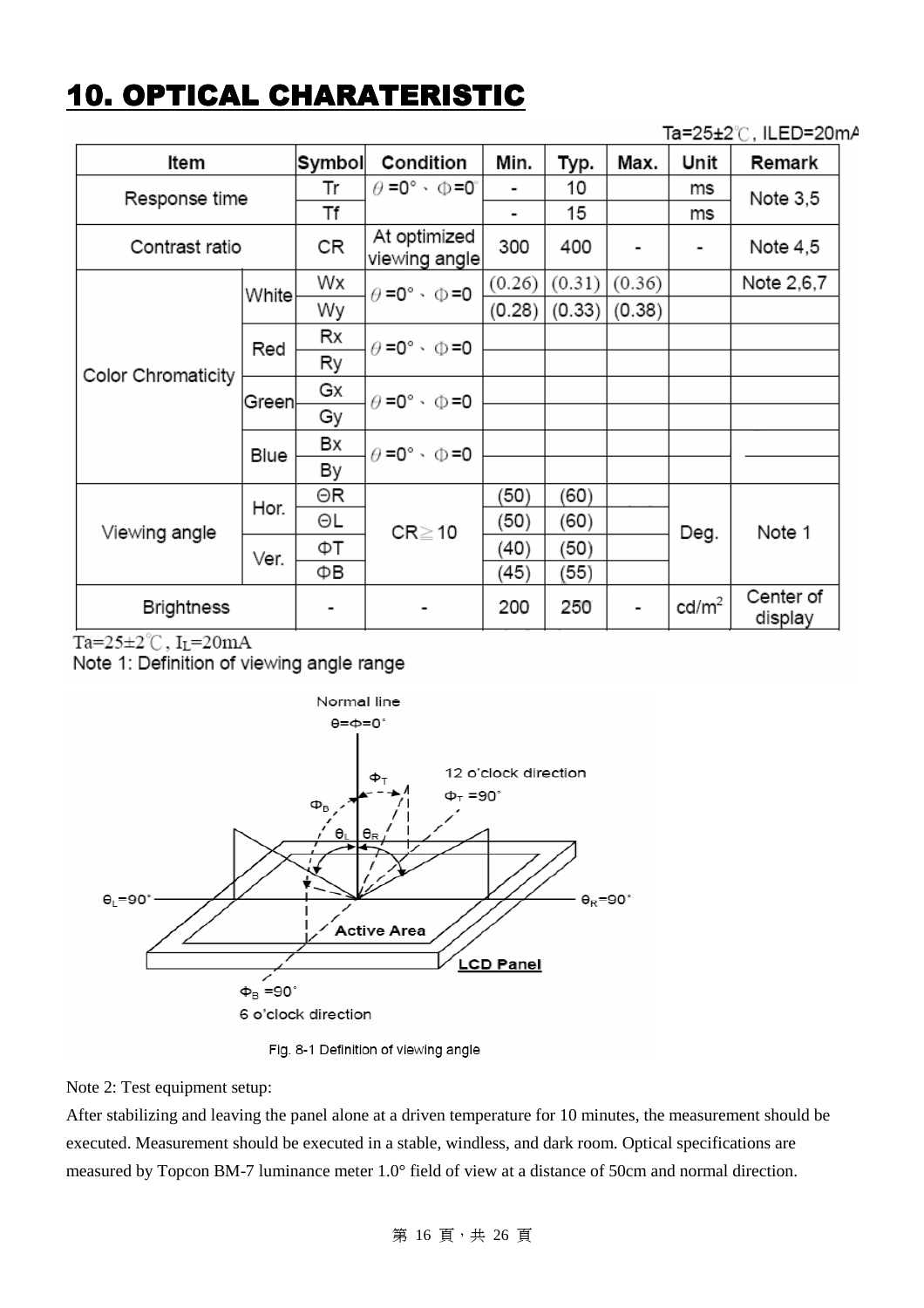



Note 3: Definition of Response time:

The response time is defined as the LCD optical switching time interval between "White" state and "Black" state. Rise time, Tr, is the time between photo detector output intensity changed from 90% to 10%. And fall time, Tf, is the time between photo detector output intensity changed from 10% to 90﹪.



Fig. 3-3 Definition of response time

Note 4: Definition of contrast ratio:

The contrast ratio is defined as the following expression.

Luminance measured when LCD on the "White" state Contrast ratio (CR)= Luminance measured when LCD on the "Black" state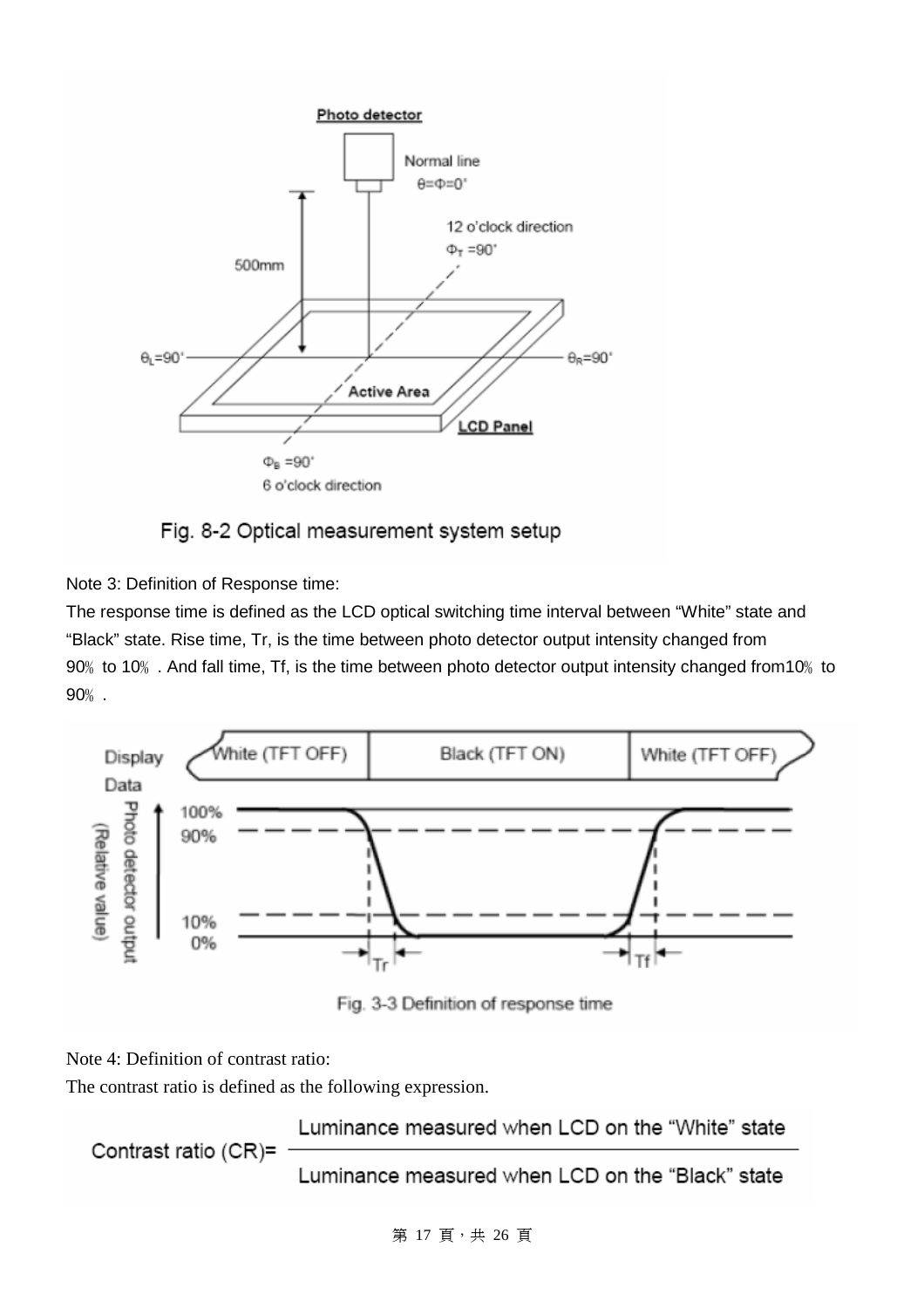Note 5: White  $Vi = Vi50 + 1.5V$ 

Black  $Vi = Vi50 \pm 2.0V$ 

"±" means that the analog input signal swings in phase with VCOM signal.

"±" means that the analog input signal swings out of phase with VCOM signal.

The 100% transmission is defined as the transmission of LCD panel when all the input terminals of module are electrically opened.

Note 6: Definition of color chromaticity (CIE 1931) Color coordinates measured at the center point of LCD

Note 7: Measured at the center area of the panel when all the input terminals of LCD panel are electrically opened.

> Brightness (min) Note 8 : Uniformity  $(U) = -$ - x 100% Brightness (max)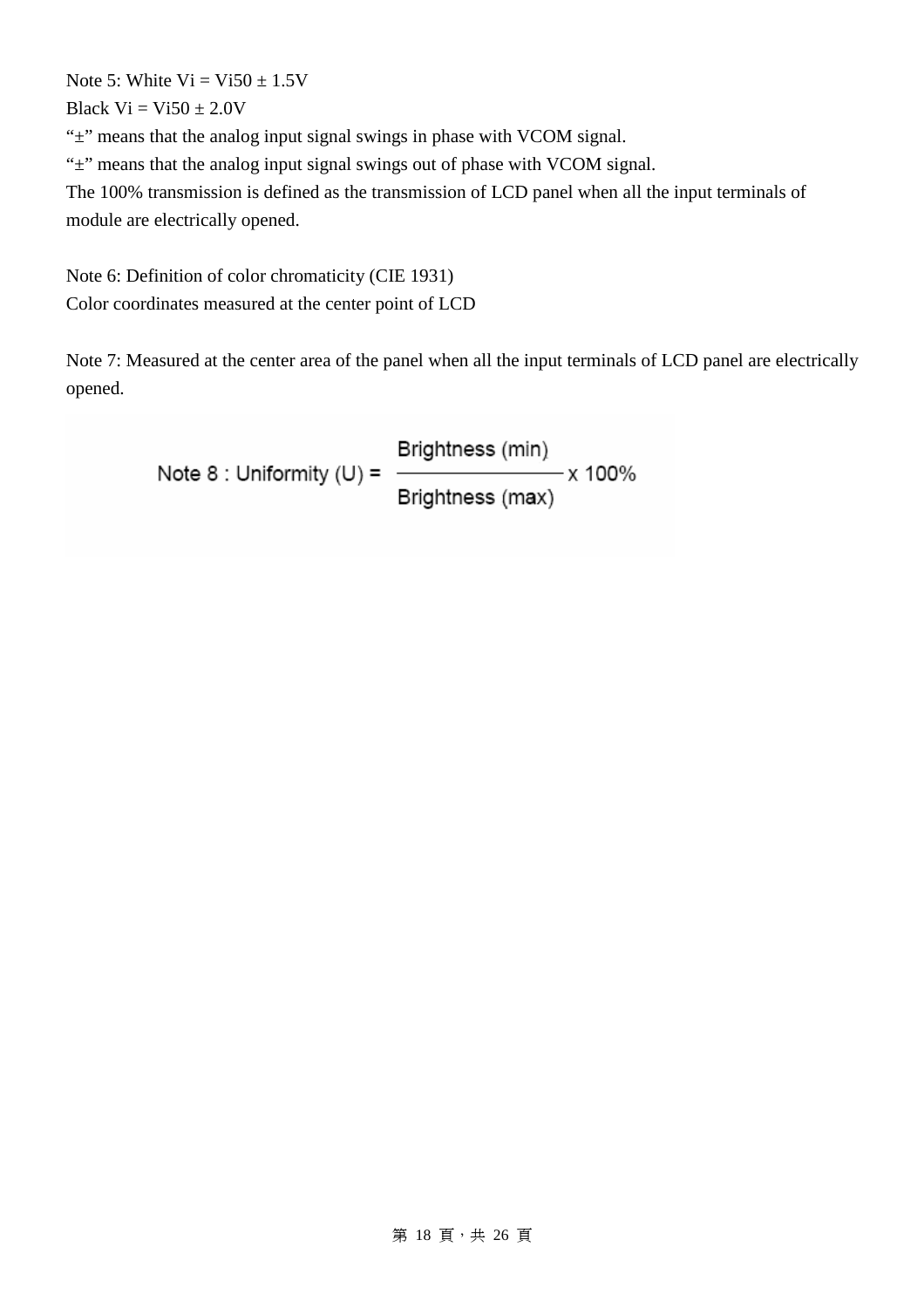### 11.Contour Drawing



 $\overline{DB7}$ D<sub>B6</sub>

D<sub>B8</sub> DB9 DB10  $DB11$ DB12 DB13 DB14 DB<sub>15</sub>  $\overline{NC}$ NC CS RST FGND NC

> NC NC

> NC NC

RD WR RS

DB0 DB1 D<sub>B2</sub> D<sub>B</sub>3 DB<sub>4</sub>

Vcc BL\_E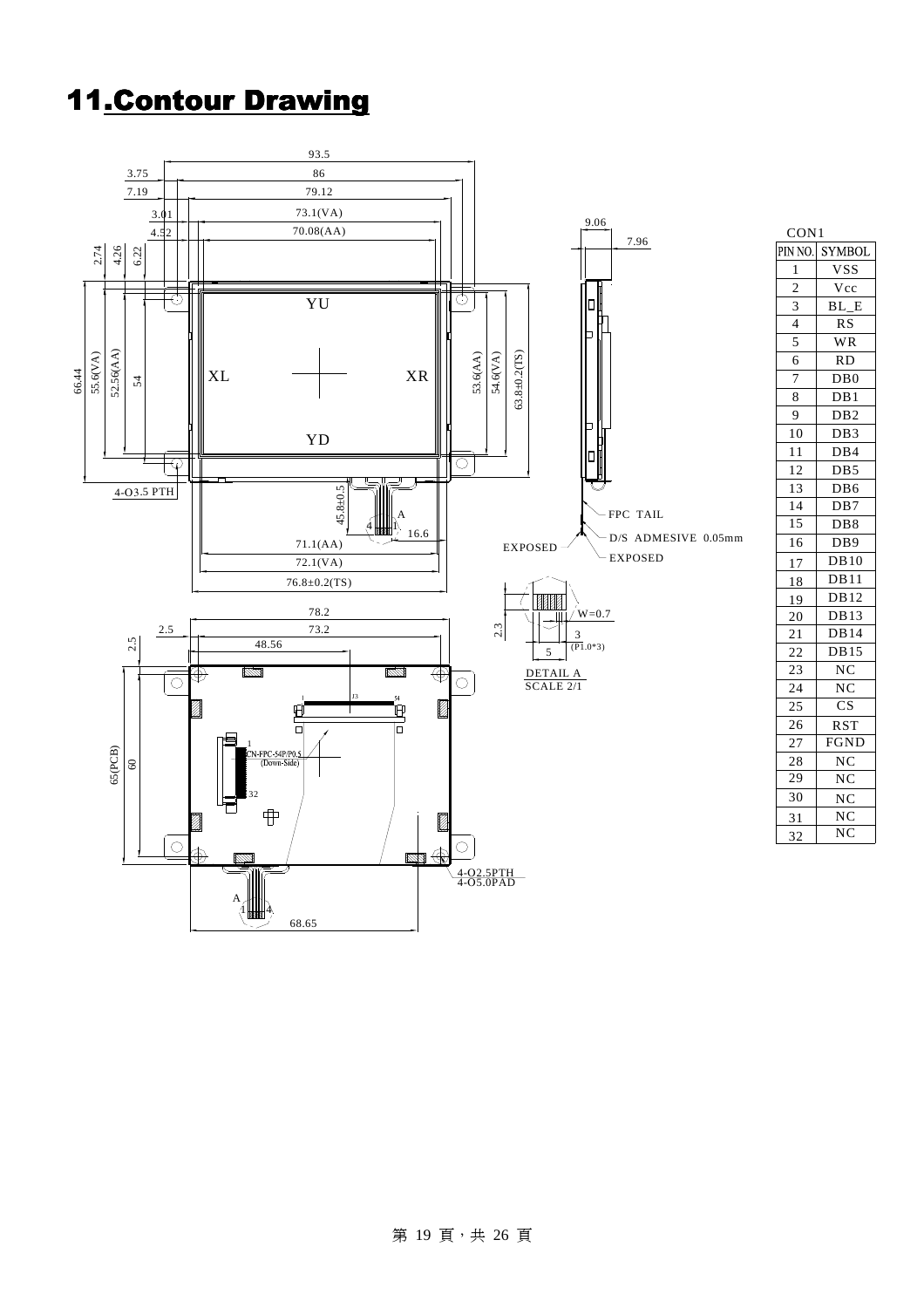### **1**2. Touch panel Information



#### **Non-Proper Ways to handle the touch screen**

1. Do not pull or crease the tail of the touch screen.

2. Tails, unless the drawing calls out for a bend, are to be free of permanent creases in the polyester, slight crease lines in the adhesive tail cover are allowed

第 20 頁,共 26 頁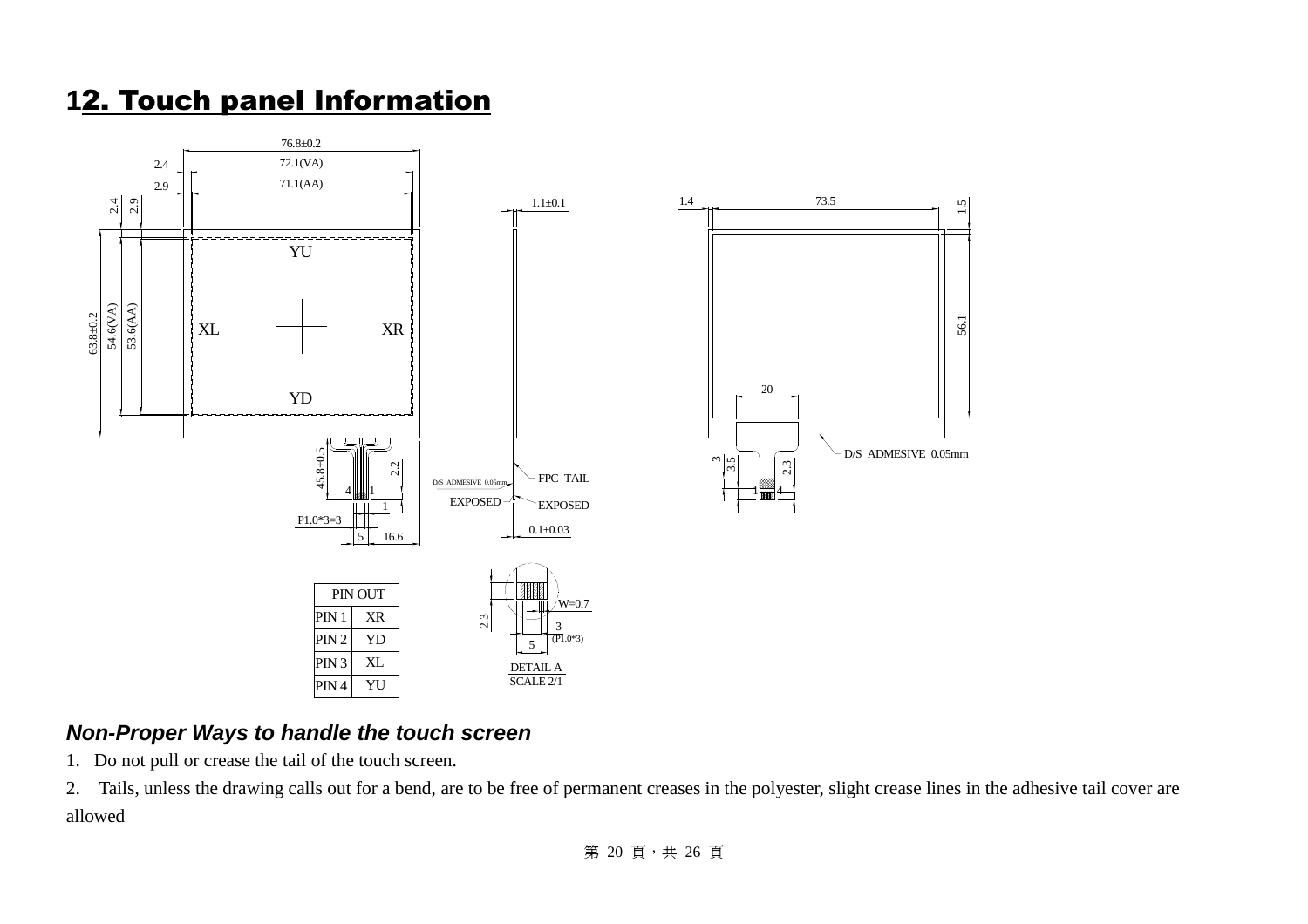### 13.Reliability

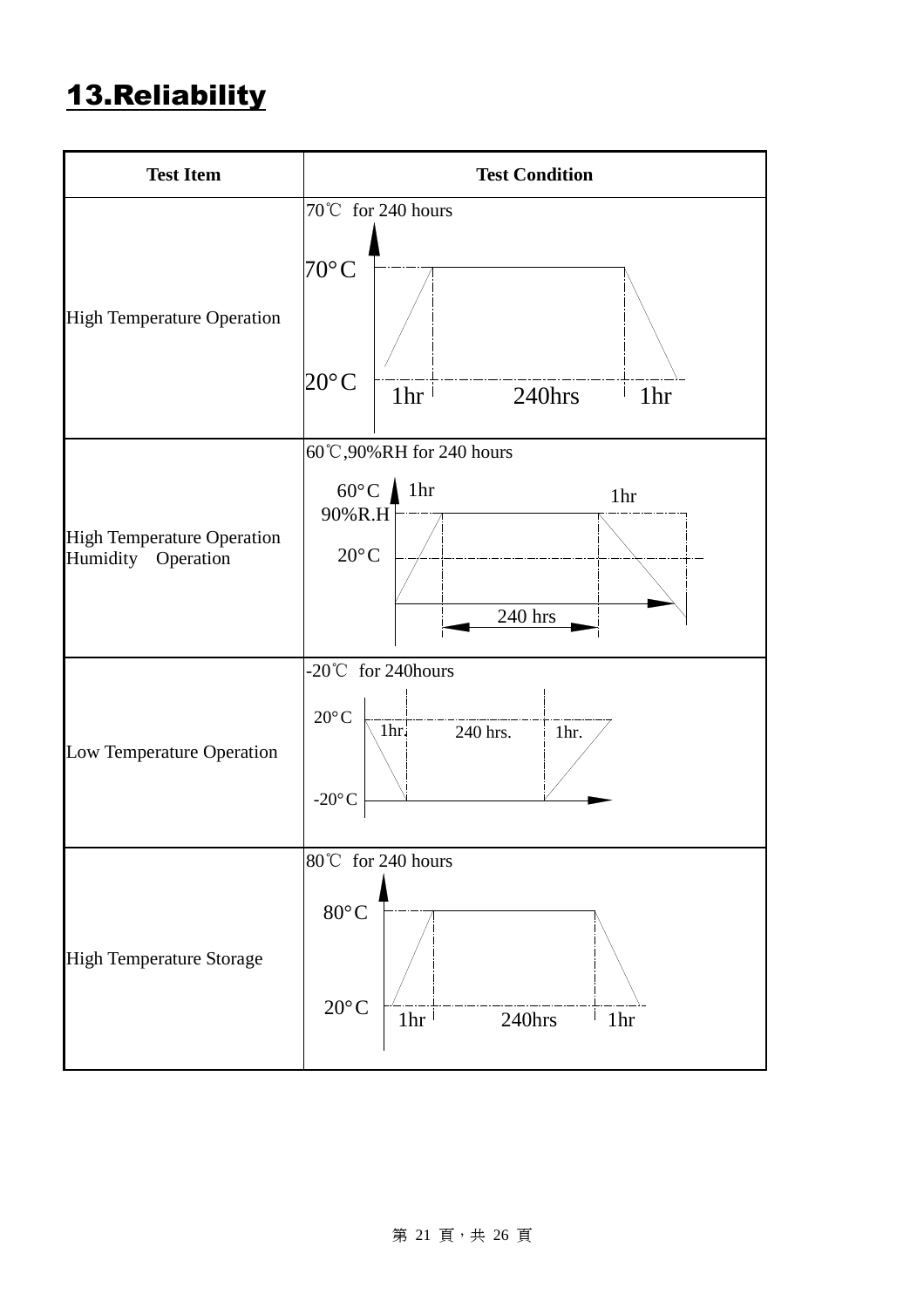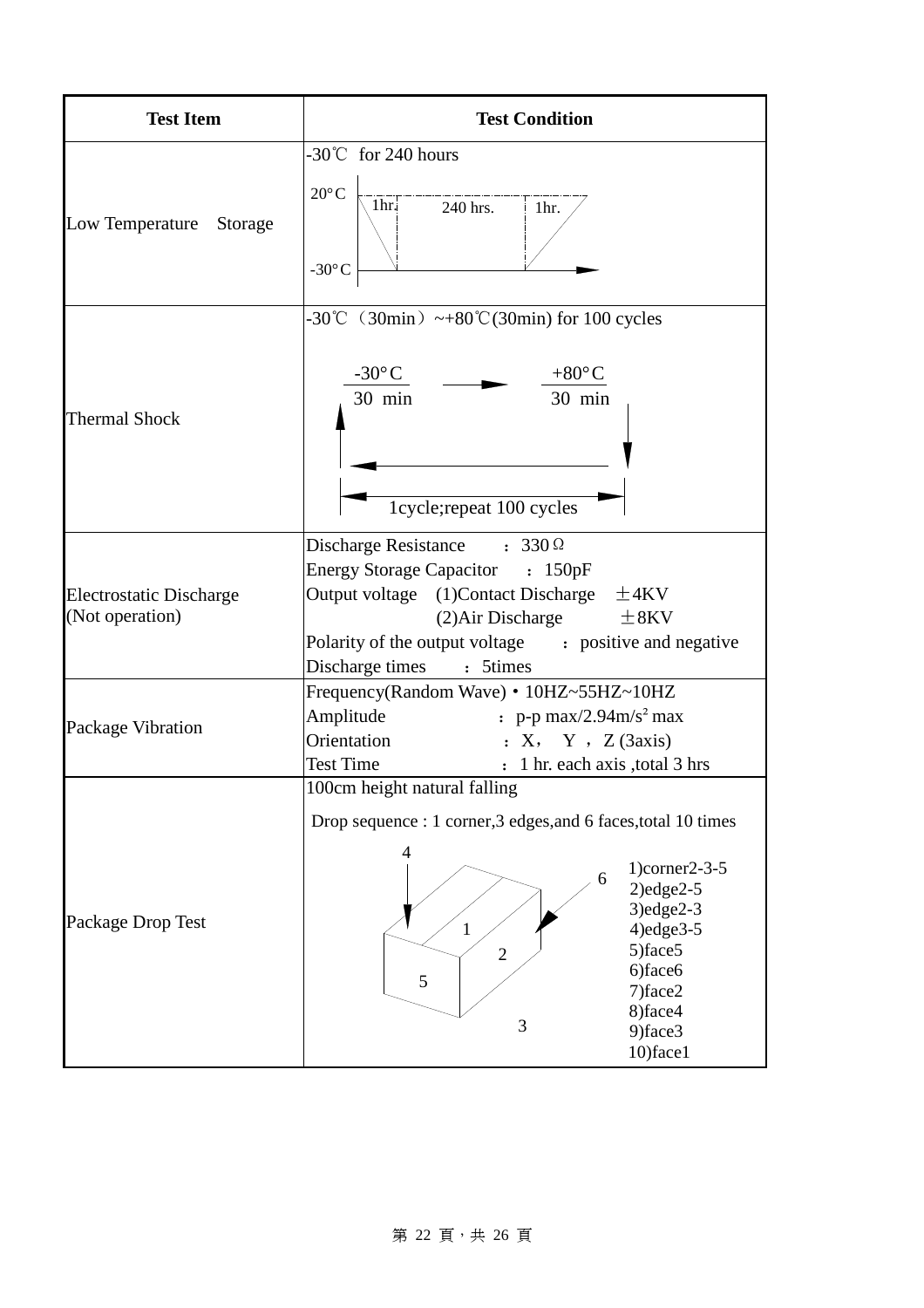### **14. Cosmetic Criteria of LCD Screen**

#### **14.1 Inspection Condition**

- Sample Plan:MIL-STD-105E LEVEL: II AQL: Major (MA):0.65%/Minor(MI):1.5%
- $\bullet$  Cosmetic inspect 300~500Lux fluorescent light, leaving 30~35cm between panels and eyes, and between panels and lights.
- Functional in spec under 200 Lux .
- Inspection condition is  $23±5^{\circ}$ C,50 $±20\%$ RH maximum.



·Definition of area



#### A Area: Viewing area.

B Area: Out of viewing.(Don't care cosmetic in outside viewing area)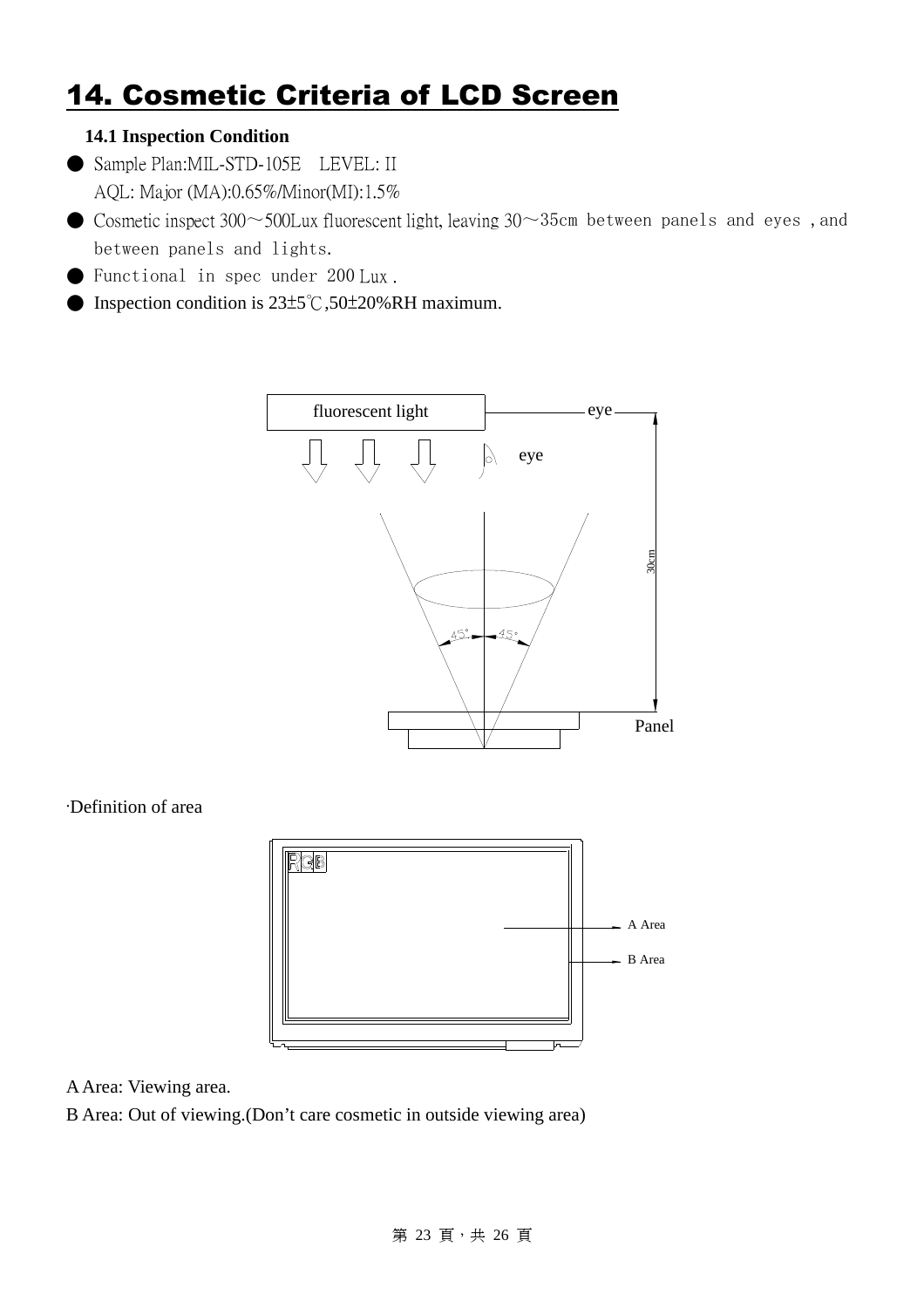#### **14.2 Inspection specification**

| N <sub>O</sub> | Item                             | Acceptable specification                                                                                                                                                                                                                                                                                                                                                                              | Judgment<br>Criterion                  |
|----------------|----------------------------------|-------------------------------------------------------------------------------------------------------------------------------------------------------------------------------------------------------------------------------------------------------------------------------------------------------------------------------------------------------------------------------------------------------|----------------------------------------|
|                |                                  | 1-1 sub pixel classification                                                                                                                                                                                                                                                                                                                                                                          |                                        |
|                |                                  | sub pixel: Number of sub pixel doesn't exceed Five dot.                                                                                                                                                                                                                                                                                                                                               |                                        |
|                |                                  | R<br>G<br>$\mathbf B$<br>Sub Pixel(Dot)                                                                                                                                                                                                                                                                                                                                                               |                                        |
|                | Electrical                       | a>Dark dot ----Four Allowed<br>b>Bright dot---one Allowed<br>c>The definition of dot ----The size of a defective dot over<br>1/2 of whole dot is regarded as one defective dot.<br>d> Dark sub pixel: The distance more than 5mm between<br>dot and dot.<br>e>Bright sub pixel: The distance more than 20mm between<br>bright dot and bright dot.<br>Pixel: Three dots link together-----one allowed. | $N \leq 4$<br>$N \leq 1$<br>$N \leq 1$ |
| 1              | Testing<br>(MA)                  | G B<br>Pixel                                                                                                                                                                                                                                                                                                                                                                                          | $N=0$<br>$N=0$                         |
|                |                                  | 1-2Leakage to light<br>Leakage to light be not allowed.<br>1-3 Picture to shake<br>Picture had shake, twinkle and noise etc. instable of defect<br>that be not allowed.<br>1-4 Function                                                                                                                                                                                                               | $N=0$                                  |
|                |                                  | No display or No function is not allowed.<br>Source Line, Gate Line is not allowed.<br>Contrast Ratio exceeds product specifications.<br>Current consumption exceeds product specifications.<br>Display malfunction.                                                                                                                                                                                  |                                        |
| 02             | Mechanical<br>Dimension(M)<br>A) | 2.1 Mechanical Dimension exceeds product specifications.<br>2-2 Out of frame and boss of plastic changed shape that be<br>not allowed.                                                                                                                                                                                                                                                                | $N=0$                                  |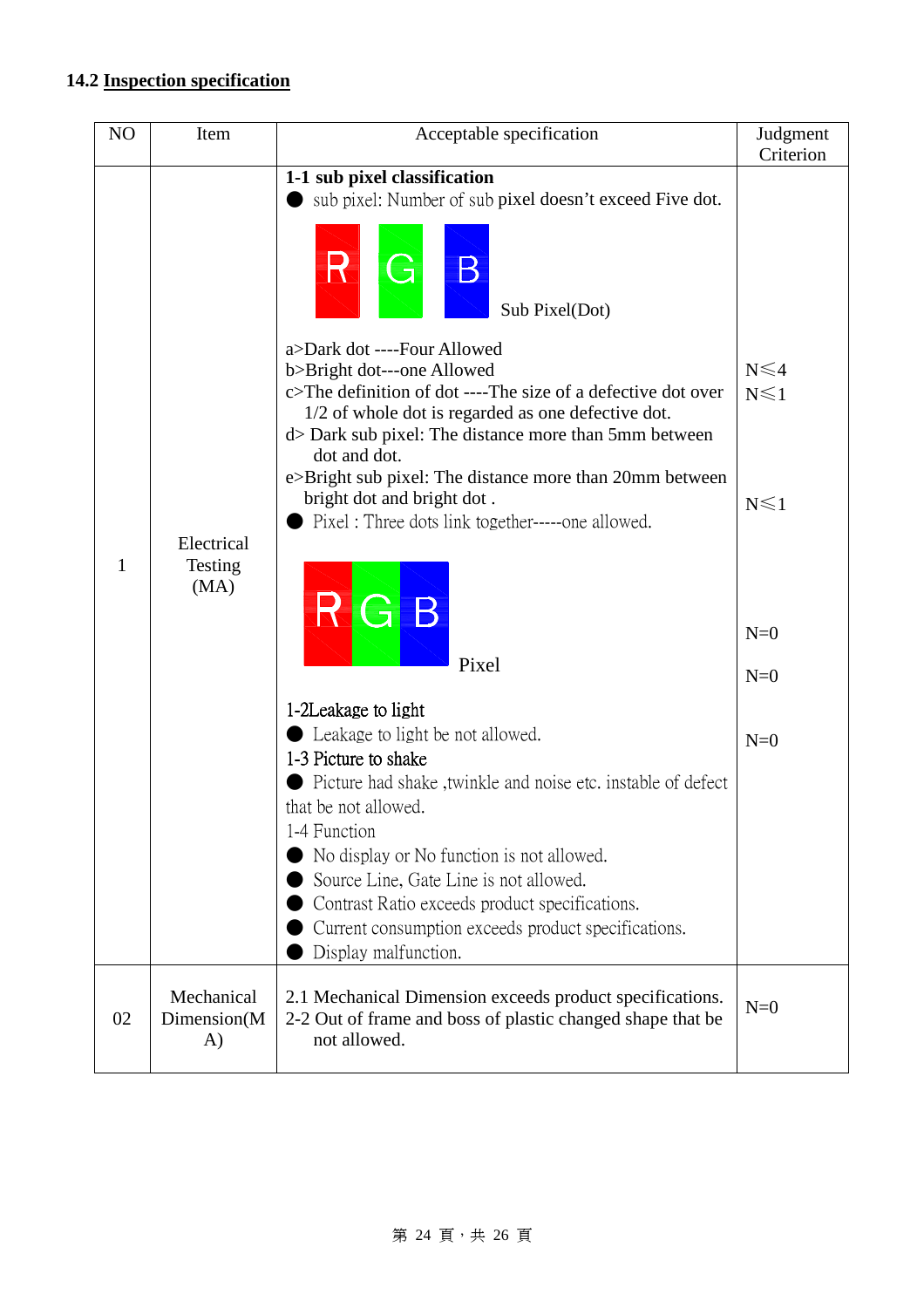| NO | Item               |                                                    | Judgment<br>Criterion              |                      |              |                      |
|----|--------------------|----------------------------------------------------|------------------------------------|----------------------|--------------|----------------------|
|    |                    | 3-1 Fiber / Line shapes of defect                  |                                    |                      |              |                      |
|    |                    | Length                                             | Width                              | Acceptable<br>number | Mini.        | Acceptable<br>number |
|    |                    | ----                                               | $W \le 0.05$                       | lgnore               | space<br>5mm | lgnore               |
|    |                    | $L \leq 3$                                         | $0.05 < W \le 0.1$                 | 3                    |              | 3                    |
|    |                    | ----                                               | W>0.1                              | Not allowed          | ---          | Not allowed          |
|    |                    | L > 3                                              | ----                               | Not allowed          |              | Not allowed          |
|    |                    | L: length(mm)<br>W: width(mm)                      |                                    |                      |              |                      |
|    |                    |                                                    | 3-2 Blemish: dot shapes of defect. |                      |              |                      |
|    |                    | Dimension                                          |                                    | Acceptable           | Mini.        |                      |
|    |                    |                                                    |                                    | number               | space        |                      |
|    |                    | $\Phi \leq 0.2$                                    |                                    | lgnore               | ---          |                      |
|    | Cosmetic           | $0.2 < \Phi \le 0.3$                               |                                    | 3                    | 5mm          |                      |
| 3  | Inspection(<br>MA) | $\Phi > 0.3$                                       |                                    | $\overline{0}$       | ----         | 2.5                  |
|    |                    | 3-3 Bubble                                         |                                    |                      |              |                      |
|    |                    | Dimension                                          |                                    | Acceptable           | Mini.        |                      |
|    |                    |                                                    |                                    | number               | space        |                      |
|    |                    | $\Phi \leq 0.20$                                   |                                    | lgnore               | ---          |                      |
|    |                    | $0.2<\Phi\leq 0.3$                                 |                                    | $\mathfrak{Z}$       | 15mm         |                      |
|    |                    | $\Phi > 0.3$                                       |                                    | $\overline{0}$       | ----         |                      |
|    |                    | <b>Foreign Substances</b><br>a<br>$\Phi = (a+b)/2$ | $\mathbf C$                        |                      |              |                      |